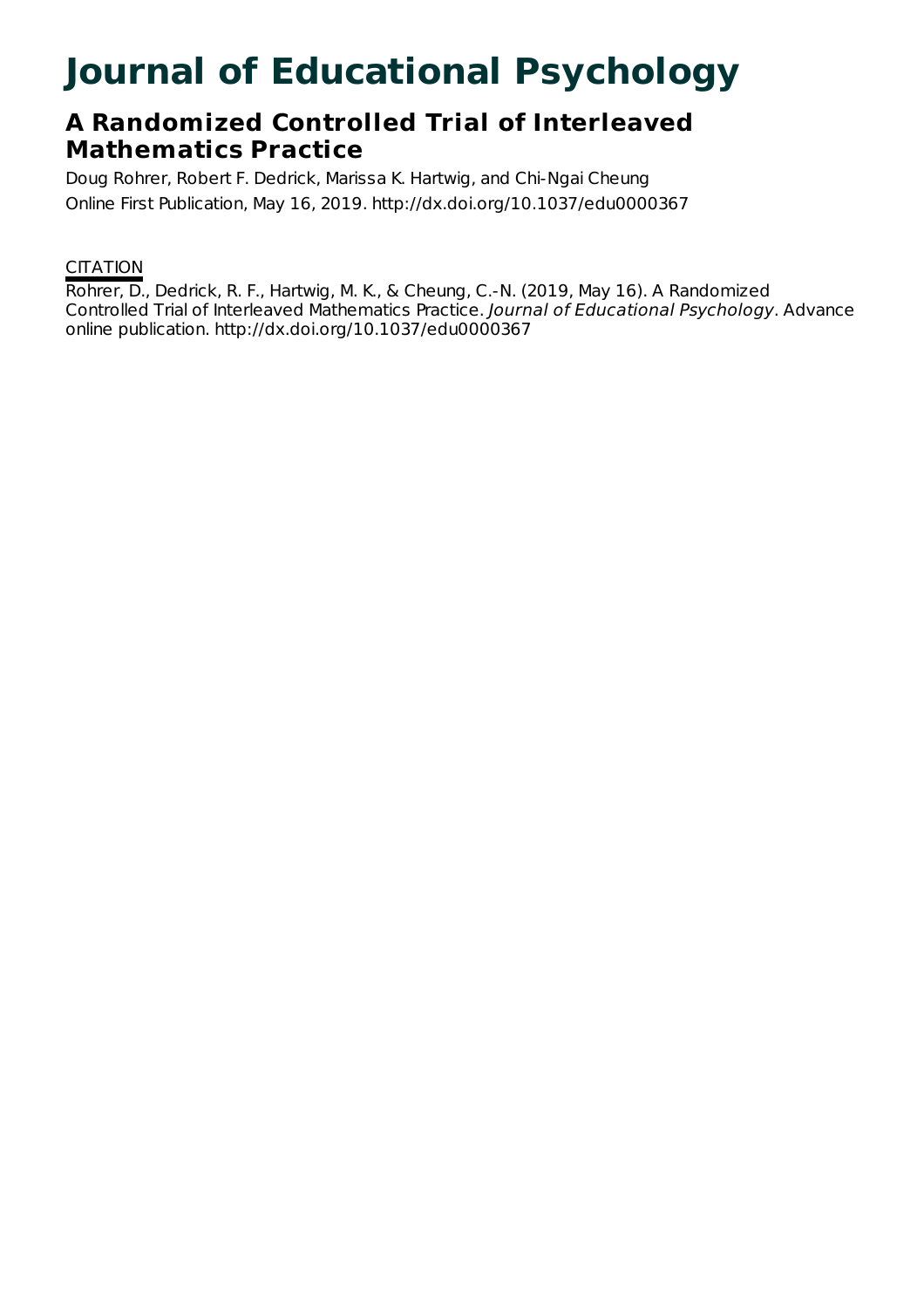http://dx.doi.org[/10.1037/edu0000367](http://dx.doi.org/10.1037/edu0000367)

## A Randomized Controlled Trial of Interleaved Mathematics Practice

Doug Rohrer, Robert F. Dedrick, Marissa K. Hartwig, and Chi-Ngai Cheung University of South Florida

We report the results of a preregistered, cluster randomized controlled trial of a mathematics learning intervention known as interleaved practice. Whereas most mathematics assignments consist of a block of problems devoted to the same skill or concept, an interleaved assignment is arranged so that no 2 consecutive problems require the same strategy. Previous small-scale studies found that practice assignments with a greater proportion of interleaved practice produced higher test scores. In the present study, we assessed the efficacy and feasibility of interleaved practice in a naturalistic setting with a large, diverse sample. Each of 54 7th-grade mathematics classes periodically completed interleaved or blocked assignments over a period of 4 months, and then both groups completed an interleaved review assignment. One month later, students took an unannounced test, and the interleaved group outscored the blocked group,  $61\%$  versus  $38\%, d = 0.83$ . Teachers were able to implement the intervention without training, and they later expressed support for interleaved practice in an anonymous survey they completed before they knew the results of the study. Although important caveats remain, the results suggest that interleaved mathematics practice is effective and feasible.

*Educational Impact and Implications Statement*

Every school day, many millions of mathematics students complete a set of practice problems that can be solved with the same strategy, such as adding fractions by finding a common denominator. In an alternative approach known as interleaved practice, practice problems are arranged so that no two consecutive problems can be solved by the same strategy, and this approach forces students to choose an appropriate strategy for each problem on the basis of the problem itself. We conducted a large randomized classroom study and found that a greater emphasis on interleaved practice dramatically improved test scores.

*Keywords:* learning, mathematics, practice, interleaved, RCT

A typical mathematics assignment consists of a group of problems devoted to one skill or concept. For instance, a lesson on slope is usually followed by a set of a dozen or more slope problems, and this format is called *blocked practice*. Although a blocked assignment typically includes some kind of variety, such as a combination of procedural problems and word problems, every problem is nevertheless related to the same skill or concept. In an alternative approach known as *interleaved practice*, problems within an assignment are arranged so that no two consecutive problems require the same

strategy, where strategy is defined loosely to include a procedure, formula, or concept. For example, a slope problem might follow a volume problem, and a probability problem about independent events might follow one about dependent events. Although blocked practice is more prevalent than interleaved practice, most students see both. For instance, students who ordinarily receive blocked assignments often see an interleaved review assignment before a cumulative exam. In the present study, each of 54 seventh-grade classes completed practice assignments that were either mostly blocked or mostly interleaved.

The study had two objectives. The first was to assess the efficacy of interleaved practice under naturalistic conditions. Most previous studies of interleaved practice have found that a greater emphasis on interleaving improved test scores, as we summarize further below, but these studies used small samples and some ecologically invalid procedures (e.g., laboratory settings or only one session of practice). The present study examined interleaved practice in a large number of classes at multiple schools over a period of five months, and all instruction was delivered solely by teachers who had no prior association with the intervention or the authors. These kinds of realistic conditions are important because promising interventions often fizzle in the classroom (e.g., Hulleman & Cordray, 2009; O'Donnell, 2008).

1

Doug Rohrer, Department of Psychology, University of South Florida; Robert F. Dedrick, Department of Educational and Psychological Studies, University of South Florida; Marissa K. Hartwig and Chi-Ngai Cheung, Department of Psychology, University of South Florida.

The research reported here was supported by the Institute of Education Sciences, U.S. Department of Education, through grant R305A160263 to the University of South Florida. The opinions expressed are those of the authors and do not represent the views of the U.S. Department of Education. We thank Emily Gay and Harper Cassady for their help with scoring.

Correspondence concerning this article should be addressed to Doug Rohrer, Department of Psychology, University of South Florida, 4202 East Fowler Avenue PCD4118G, Tampa, FL 33620. E-mail: [drohrer@usf.edu](mailto:drohrer@usf.edu)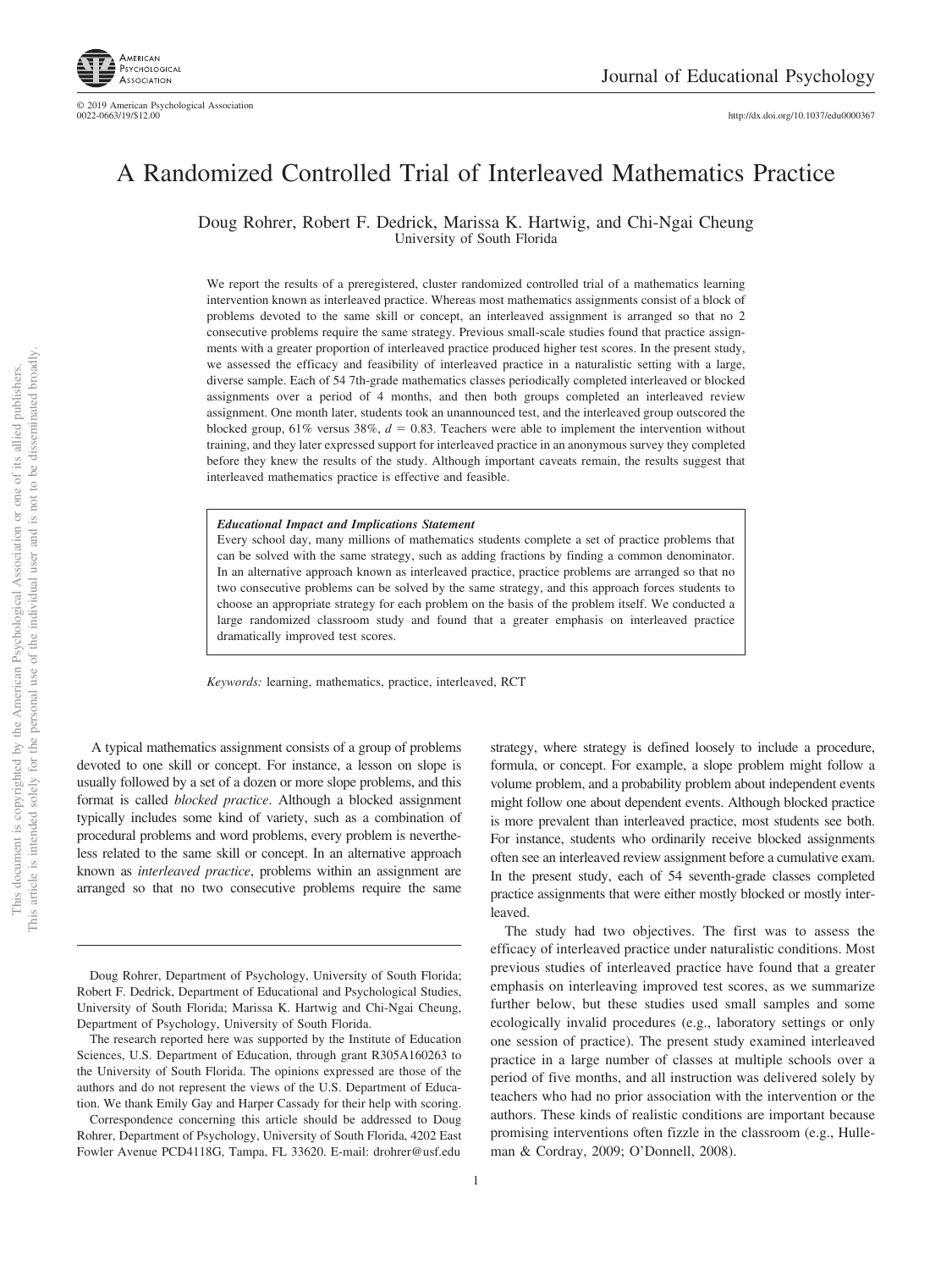The second objective was to evaluate the feasibility of implementing interleaved practice in classrooms—an issue not examined in previous studies. For instance, in order to assess whether teachers can incorporate interleaved practice in their courses, the teachers in the study received no training or preparation. We also asked teachers to anonymously report their beliefs about interleaved practice because interventions sometimes fail without likability and teacher buy-in (e.g., Finn & Sladeczek, 2001).

#### **Background**

#### **Blocked Practice**

Blocked practice appears to be far more common than interleaved practice, at least in the United States. In nearly every mathematics textbook we have examined, the majority of practice problems appear within blocked assignments. To be sure, most textbooks offer interleaved practice, usually in the form of review assignments described variously as chapter reviews, mixed reviews, or spiral reviews, but even these assignments often consist of several small blocks. For instance, most chapter reviews include several problems on the first lesson in the chapter, followed by several more on the second lesson, and so forth. The prevalence of blocked practice cannot be measured precisely, however, because an accurate census of adopted textbooks is not attainable. However, one formal evaluation of six seventh-grade mathematics textbooks found that, averaged across the texts, 78% of the practice problems were blocked, 11% were interleaved, and another 11% were difficult to classify (Dedrick, Rohrer, & Stershic, 2016). Moreover, blocked practice comprises 100% of the practice problems found in many consumable workbooks and Internetdownloadable assignments, and these kinds of materials are increasingly supplementing or supplanting traditional textbooks.

Given the prevalence of blocked practice, one might reasonably wonder whether any evidence supports it. Specifically, once a student has worked several problems on the same skill or concept, is there any benefit of immediately working more problems of the same kind? Although this question has been asked by countless mathematics students, it has not received much attention from researchers. However, numerous studies of verbal learning have examined the effects of immediate, postcriterion practice. In these studies, subjects practiced a task until they reached a criterion of one correct response before either quitting or immediately continuing to practice the same task, and the subjects who continued to practice scored higher on a subsequent test (e.g., Gilbert, 1957; Krueger, 1929; Postman, 1962; Rose, 1992). This effect was confirmed by meta-analysis (Driskell, Willis, & Copper, 1992), although the same analysis revealed that the benefit of immediate, postcriterion practice rapidly diminishes after test delays exceeding one week. In brief, immediate postcriterion practice appears to improve the short-term learning of certain kinds of tasks, but we do not know of any such effects on mathematics learning.

Still, there are reasons to suspect that the blocking of similar practice problems might benefit learning. For instance, repeatedly solving problems of the same kind might reduce demands on working memory, and a number of studies have found that a concurrent working memory load (e.g., repeatedly rehearsing a seven-digit sequence) can impede performance on a variety of tasks, including puzzle solving (Kotovsky, Hayes, & Simon, 1985)

and retrieval from long-term memory (Baddeley, Lewis, Eldridge, & Thomson, 1984). In fact, in numerous studies, mathematics practice problems were more effective when the problems were altered in ways that reduce cognitive load, which is akin to working memory load (e.g., Paas & Van Merriënboer, 1994; Sweller, 1994). In addition, blocked practice might benefit learning by reducing the number of students' errors, and, by the rationale underlying the strategy known as errorless learning, errors might impede learning by strengthening the association between a certain kind of problem and the incorrect solution (e.g., Skinner, 1958). However, this possibility is only speculative, and, moreover, several studies with nonmathematics tasks have found that students' errors can enhance their learning when errors are followed by corrective feedback (e.g., Huelser & Metcalfe, 2012; Kornell, Hays, & Bjork, 2009; Richland, Kornell, & Kao, 2009). In brief, there is some evidence to suggest that blocking practice problems might be advantageous, but the data are at best tangential.

Why, then, is blocked practice popular? One possibility is that students, teachers, and textbook authors might believe that blocking improves learning. With blocked practice, students know the strategy for each problem before they read the problem, and this resulting fluency, although illusory, might lead students and teachers to falsely believe that blocking enhances efficacy (e.g., Koriat & Bjork, 2005; Kornell & Bjork, 2007; Schmidt & Bjork, 1992). Finally, and less provocatively, blocked practice might predominate textbooks simply because the authors find it convenient to follow each lesson with a group of problems devoted to that lesson.

#### **Interleaved Practice**

Although interleaved practice is much less common than blocked practice, there are good reasons to believe that interleaved practice enhances learning. Most notably, if an assignment includes a mixture of different kinds of problems, students cannot safely assume that a problem relates to the same skill or concept as does the previous problem, and thus the mixture provides students with an opportunity to choose an appropriate strategy on the basis of the problem itself, just as they must do when they encounter a problem on a cumulative exam. In effect, interleaved practice requires students to choose a strategy and not merely execute a strategy. This is not a trivial distinction, because the choice of an appropriate strategy is often challenging (e.g., Siegler, 2003; Siegler & Shrager, 1984; [Ziegler & Stern, 2014\)](#page-12-0). This challenge is due partly to the sheer number of strategies from which students must choose, and partly to the fact that many problems lack features that clearly indicate which strategy is appropriate. For instance, a word problem that is solved by the Pythagorean Theorem might not include terms such as *hypotenuse* or *right triangle*, making it hard for students to infer that they should use the Pythagorean Theorem. In fact, students in nearly every mathematics discipline frequently encounter superficially similar problems that require different strategies, forcing them to make fiendishly difficult discriminations (see [Table 1\)](#page-3-0).

In addition to any benefits of mixture per se, the interleaving of practice problems in a course or text inherently incorporates the learning strategies of spacing and retrieval practice, each of which is an effective and robust learning strategy.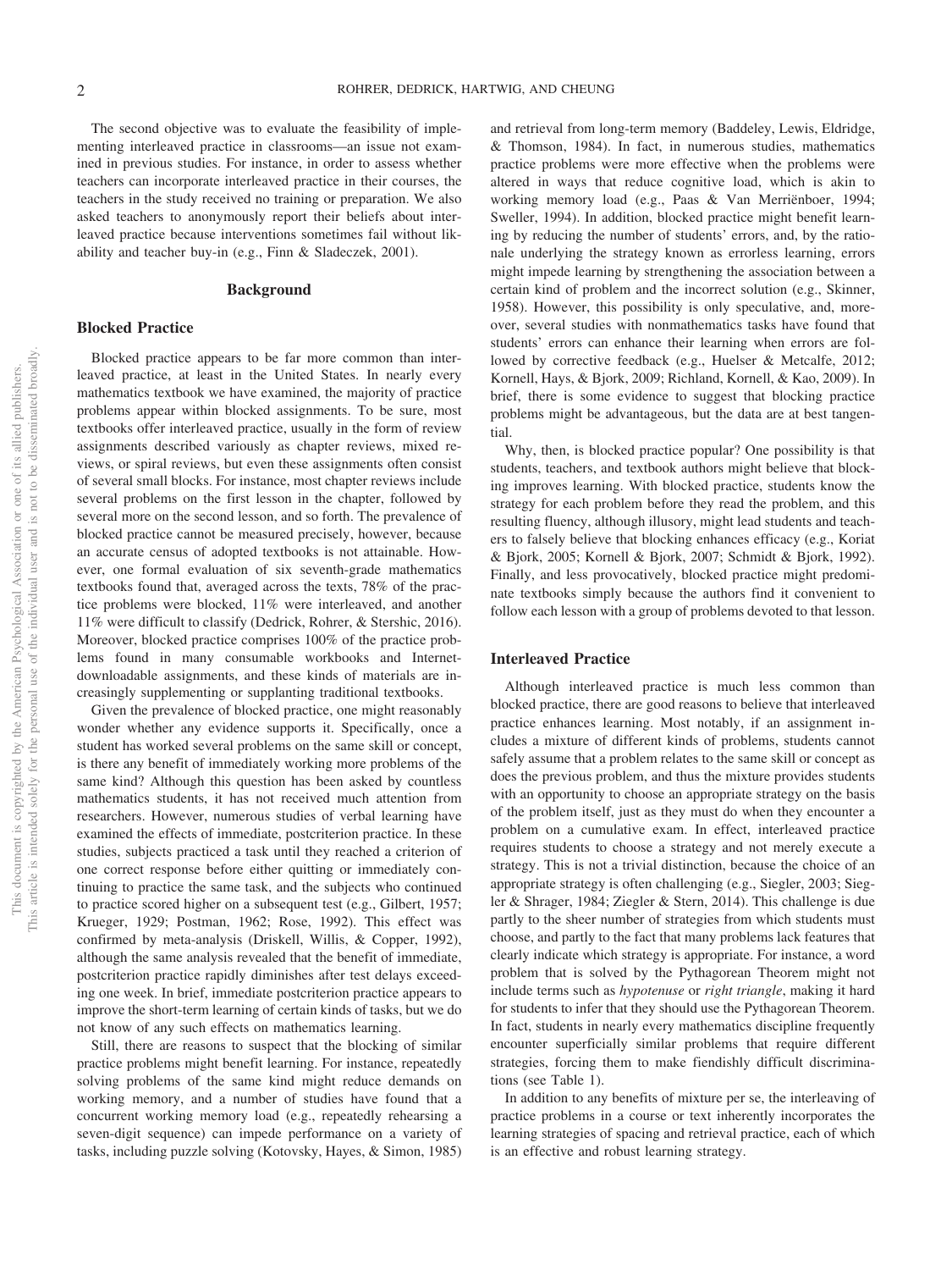<span id="page-3-0"></span>Table 1 *Superficially-Similar Mathematics Problems That Require Different Strategies*

| Problem                                                                                        | Strategy                    |  |  |
|------------------------------------------------------------------------------------------------|-----------------------------|--|--|
| Algebra                                                                                        |                             |  |  |
| Solve. $x - 4x + 3 = 0$                                                                        | Group x terms on one side   |  |  |
| Solve $x^2 - 4x + 3 = 0$                                                                       | Factor or quadratic formula |  |  |
| Geometry                                                                                       |                             |  |  |
| Find the length of the line segment with endpoints $(1, 2)$ and $(5, 5)$                       | Pythagorean Theorem         |  |  |
| Find the slope of the line segment with endpoints $(1, 2)$ and $(5, 5)$                        | Rise / Run                  |  |  |
| Trigonometry                                                                                   |                             |  |  |
| For $\Delta XYZ$ , find x if $\angle X = 60^{\circ}$ , y = 3, and z = 5.                       | Law of Cosines              |  |  |
| For $\triangle XYZ$ , find x if $\angle X = 60^{\circ}$ , y = 3, and $\angle Y = 50^{\circ}$ . | Law of Sines                |  |  |
| Calculus                                                                                       |                             |  |  |
| $\int x(e+1)^{x} dx$                                                                           | Integration by Parts        |  |  |
| $\int e(x + 1)^e dx$                                                                           | U-Substitution              |  |  |

**Spacing.** When practice problems within a textbook or course are rearranged to increase the degree of interleaving, the scheduling of each particular kind of problem is inherently distributed, or *spaced*, throughout the course to a greater degree. For instance, whereas most of the parabola problems in a mostly blocked algebra textbook appear within a single assignment, most of the parabola problems in a mostly interleaved textbook are distributed throughout the text. That is, when the practice of multiple skills is interleaved (ABCBACBCA) rather than blocked (AAABBBCCC), the practice of any one of the skills is necessarily spaced  $(A \dots A \dots A)$  rather than massed (AAA). In short, interleaved practice guarantees spaced practice.

Countless studies have found that a greater degree of spacing increased scores on a delayed test of learning, even when total time on task was equated (for a review, see Dunlosky, Rawson, Marsh, Nathan, & Willingham, 2013). This spacing effect is large and robust, and it has been found with a wide variety of students, procedures, and learning materials. Spacing effects also have been found in a few studies of mathematics problem solving, including laboratory studies (Gay, 1973; Rohrer & Taylor, 2006, [2007\)](#page-11-0), noncontrolled classroom studies (Budé, Imbos, van de Wiel, & Berger, 2011; Yazdani & Zebrowski, 2006), and a randomized study embedded within a college mathematics course (Hopkins, Lyle, Hieb, & Ralston, 2016).

**Retrieval practice.** With blocked practice, the formula or procedure needed to solve a problem is often the same as that needed to solve the previous problem, and this permits students to solve the problem without retrieving that information from memory. For example, if every problem in an assignment requires the same formula (slope  $=$  rise/run) or same procedure (find a common denominator), students need not retrieve this information from memory because they can instead obtain it by simply glancing at the solution to the previous problem, which is likely in plain view. With interleaved practice, however, the formula or procedure is not readily available, and thus students might first try to retrieve the information from memory before going to the trouble of finding the information or asking for help. In effect, the retrieval opportunity is an artifact of interleaved practice.

An attempt to retrieve information, when followed by feedback, is a learning strategy known as retrieval practice, and it has proven superior to other strategies (such as rereading the information) in

many dozens of studies with verbal materials (Dunlosky et al., 2013; [Roediger, Putnam, & Smith, 2011\)](#page-11-1). Many of these studies had subjects learn paired associates such as HOUSE–CASA, and thus the benefits of retrieval practice probably extend to the learning of mathematical facts such as  $8 \times 5 = 40$  or slope = rise/run (e.g., Pyke & LeFevre, 2011). Yet it is less clear whether retrieval practice enhances the solving of mathematics problems. A classroom-based study by Butler, Marsh, Slavinsky, and Baraniuk (2014) found a benefit of an intervention that combined retrieval practice and three other strategies, but a series of laboratory studies by Yeo and Fazio (2019) found mixed evidence for retrieval practice. In sum, whereas substantial evidence suggests that spacing improves mathematics problem solving, benefits of retrieval practice have yet to be demonstrated for mathematics tasks other than fact learning.

#### **Previous Studies of Interleaved Mathematics Practice**

There are multiple kinds of manipulations described as interleaving, and, in this literature review, we exclude studies of interventions that are fundamentally unlike the interleaving intervention assessed in the present study. Most notably, we have omitted studies of a well-known intervention in which every other practice problem is replaced by either a correct example (e.g., Sweller & Cooper, 1985; van Gog & Kester, 2012) or an incorrect example (e.g., Booth, Lange, Koedinger, & Newton, 2013). Albeit supported by data, this alternation of example and practice problem nevertheless yields an assignment that is devoted to the same skill or concept (e.g., circumference), which means that the assignment is blocked. Thus, this kind of interleaving is the *complement* of the kind of interleaving manipulation examined in the present study. Our review also omits interleaving studies with category learning tasks, such as learning to classify statistical problems (Sana, Yan, & Kim, 2017) or chemical compounds (Eglington & Kang, 2017). In short, we focus here on studies in which students solved math problems that were either interleaved or blocked by skill or concept. We know of 10 such studies.

The first four of these studies were conducted in laboratory settings. Mayfield and Chase (2002) had college students learn algebra rules with one of two methods that roughly correspond to interleaved and blocked practice (the study was designed for a different purpose), and they found a benefit of interleaved practice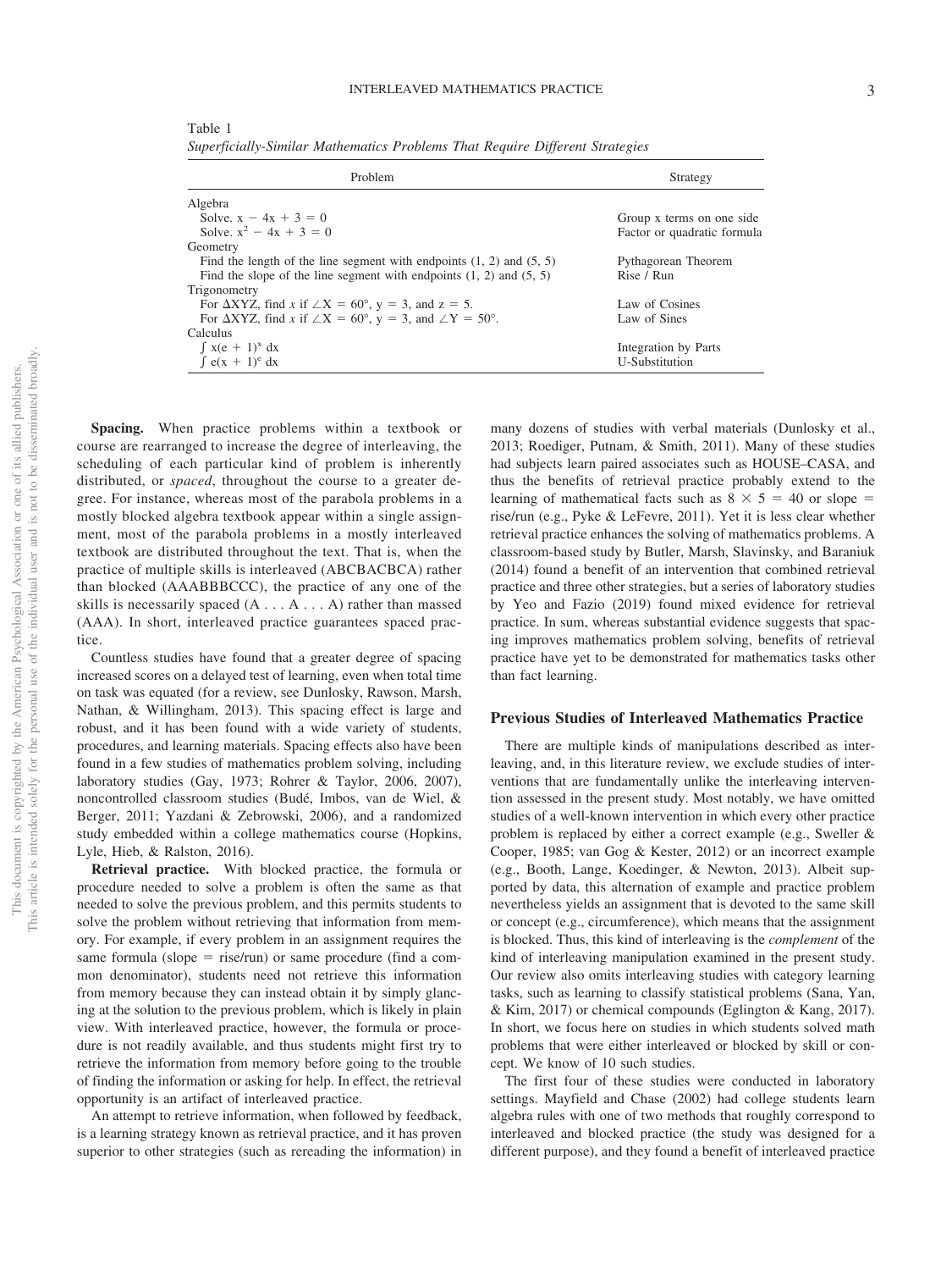on a test given 4 –12 weeks later. In a study by [Rohrer and Taylor](#page-11-0) [\(2007\),](#page-11-0) college students interleaved or blocked their practice of volume problems during two laboratory sessions one week apart, and interleaved practice improved test scores on a test given one week later (though interleaving worsened practice scores). This finding was replicated by Le Blanc and Simon (2008), who also explored issues unrelated to the efficacy of interleaved practice. Finally, in a study by Taylor and Rohrer (2010), fourth-grade students completed one session of interleaved or blocked practice of prism problems, and the interleaved group scored much higher on a test given one day later.

The remaining six studies took place in classroom settings. In a study with fifth- and sixth-grade students learning about fractions, Rau, Aleven, and Rummel (2013) found an interleaving benefit on tests given zero and seven days later (although the control group did not block practice in the usual sense). In two studies reported by [Ziegler and Stern \(2014\),](#page-12-0) sixth-grade students saw two kinds of problems (addition and multiplication) that appeared either sequentially or juxtaposed (i.e., side by side), and juxtaposition led to better scores on tests given after delays of 1 day, 1 week, and 3 months. In similar studies reported by [Rohrer, Dedrick, and Bur](#page-11-2)[gess \(2014\)](#page-11-2) and Rohrer, Dedrick, and Stershic (2015), seventhgrade students completed worksheets that provided a low or high dose of interleaved practice, and the heavier dose of interleaved practice led to higher scores on a test given after a delay of two weeks (in the first study) and delays of one day or one month (in the second study). Finally, in the largest previous study of interleaved practice (4 teachers and 146 students), Ostrow, Heffernan, Heffernan, and Peterson (2015) had seventh-grade students complete an interleaved or blocked review assignment followed by a test 2–5 days later, and test scores showed a positive but not statistically significant effect of interleaving, although a post hoc median split analysis revealed a reliable interleaving benefit for the students with mathematics proficiency below the median. Altogether, these previous findings demonstrate that interleaved practice is a promising learning intervention that deserves greater scrutiny. Toward that aim, we designed the present study to evaluate the efficacy and feasibility of interleaved practice under naturalistic conditions with a large, diverse sample of students and teachers.

#### **The Present Study**

Each of 54 classes periodically received interleaved or blocked assignments over a period of four months before seeing an interleaved review assignment and an unannounced test one month later. Students received all instruction and assignments from their teachers, and the teachers had no prior association with the authors. We also took steps to prevent students and teachers from inferring the manipulation (see Method section). Unlike most previous studies, every student received an interleaved review assignment because many teachers provide such reviews before high-stakes tests, and thus the review ensured that the blocked practice condition was a realistic counterfactual (i.e., business as usual). Furthermore, the review assignment ensured that the time interval between the last practice problem of each kind (seen on the review assignment) and the test, an interval we call the *test delay*, was equated for both groups. Without the review, test delay

would have been a confounding variable that worked in favor of the interleaved group.

Finally, although the experiment ostensibly compares interleaved and blocked practice, the manipulation is more accurately described as a comparison of mostly interleaved and mostly blocked practice because every student received both kinds of practice outside the experiment. For instance, we believe that all participating students received interleaved practice during their teachers' review for a district-required, semester exam (halfway through the practice phase), which covered every topic seen on the final test in the experiment. Likewise, students in both groups almost certainly received some blocked practice (e.g., at least one worked example followed by at least a few practice problems) when their teachers first presented the skills and concepts covered in the experiment worksheets. In short, although we describe the groups as the interleaved group and blocked practice group, the experiment actually examined the efficacy of a low versus high dose of interleaved practice.

#### **Pilot Study**

We conducted a pilot study at a public middle school in the school district where the main study took place. Two mathematics teachers participated, each with three classes of seventh-grade students  $(n = 83)$ . Apart from sample size, the pilot study was nearly identical to the main study, and the minor procedural differences are noted in the Method section. On the test, the interleaved group ( $M = 0.51$ ,  $SD = 0.32$ ) outperformed the blocked group ( $M = 0.22$ ,  $SD = 0.25$ ). The effect size was large, *d* - 0.97, 95% CI [0.52, 1.43].

#### **Method**

The main study took place in a large school district in Florida during the 2017–2018 school year, one year after the pilot study. We preregistered the main study, and all materials and data are available at [https://osf.io/pfeg4/.](https://osf.io/pfeg4/) We received written permission from the university IRB, the school district, the principal of each participating school, each teacher, each student, and a parent of each student. The study was a cluster randomized controlled trial, with students nested within classes, and each class was randomly assigned to one of the two conditions.

#### **Participants**

In order to determine the necessary number of participating classes, we conducted a priori power analyses with Optimal Design software (Raudenbush, Spybrook, et al., 2011). Each analysis assumed a two-tailed test with an alpha level of .05 and a twolevel, random effects model for a continuous outcome variable. We ran numerous analyses with varying values of effect size and intraclass correlation, all of which were more conservative than the values obtained in the pilot study. In every scenario, power exceeded .95 with 30 classes (15 per condition). We chose to recruit 50 classes, partly to allow for the attrition of teachers or schools, and partly because the marginal cost of each additional class was small in comparison to the cost of the entire study.

**Schools.** A school district official informed us that we could obtain our goal of 50 participating classes by recruiting five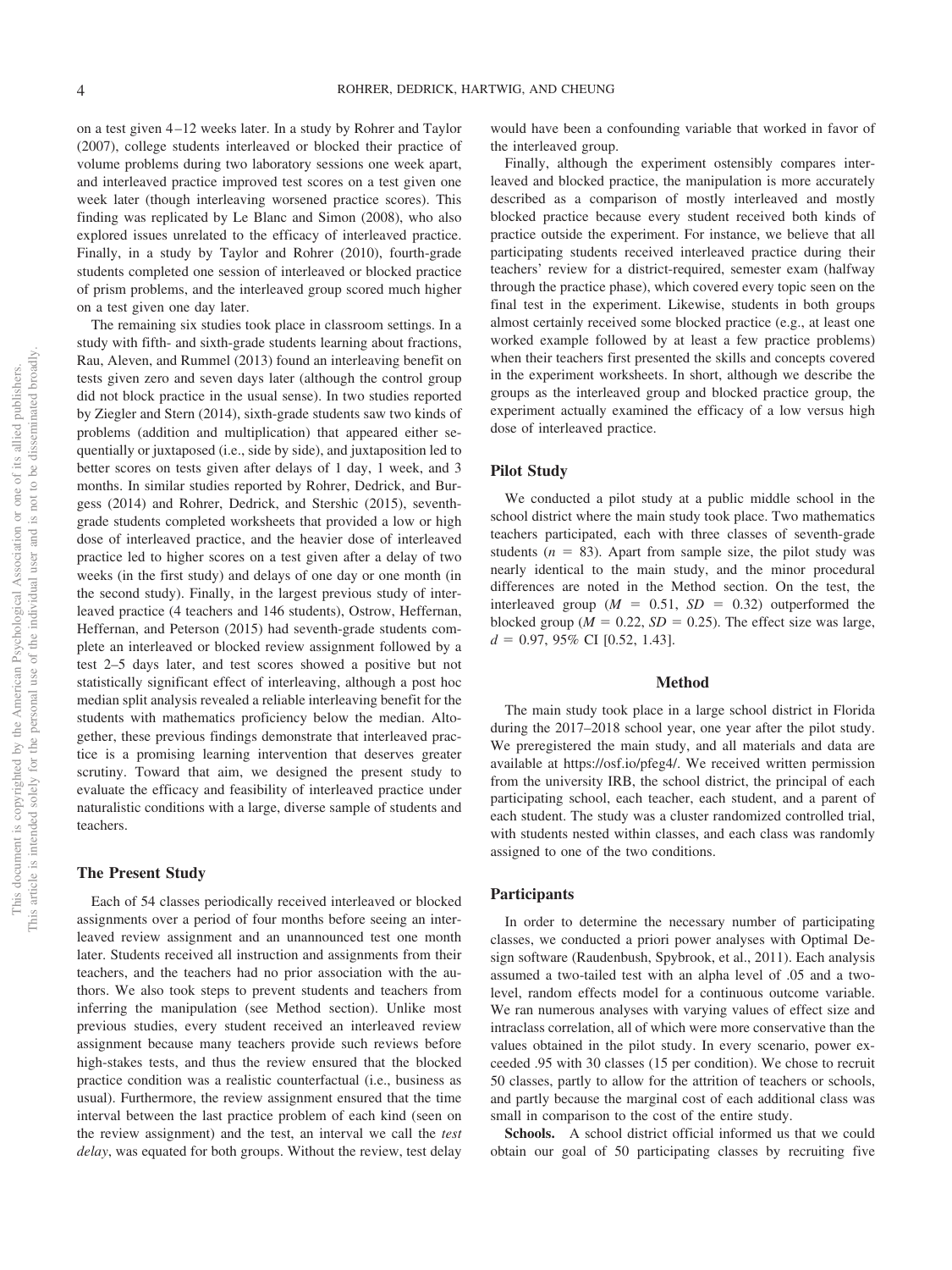schools. We began with a list of the middle schools (Grades  $6-8$ ) in the school district, and we excluded 1) the school where we conducted the pilot study, 2) magnet and charter schools, 3) schools farther than a 30-min drive from the university, and 4) schools where fewer than 150 students passed the mathematics section of the sixth-grade statewide assessment known as the Florida Standards Assessment (FSA) given in the spring of the previous school year. These criteria eliminated all but nine schools. We wrote the principals of these nine schools in a mostly serial fashion until we reached our goal of five participating schools. Ultimately, we wrote principals at only seven of the schools, two of whom did not respond to our e-mails. Each participating school received a \$1,000 donation.

**Teachers.** We recruited teachers who taught a seventh-grade math course described by the school district as Honors Advanced Grade 7 Mathematics. Although its title suggests that the course is selective, it is the modal course for seventh-grade students at most of the schools in the district. The course excludes seventh-grade students enrolled in Algebra (one year earlier than most students in the district), and it excludes nearly all of the students who received a failing score (1 or 2 on a 5-point scale) on the mathematics section of the FSA taken at the end of the previous school year. More information about the student sample is given further below.

We recruited teachers who taught at least two sections of this course because our experimental design required that each teacher have at least one class in each condition. This within-teacher design enabled us to tease apart the teacher effect from the main effect of condition (e.g., Roberts, Lewis, Fall, & Vaughn, 2017). Although this design can lead to a kind of contamination known as treatment diffusion, in which teachers use the intervention with students in the control group, or vice versa, we saw no evidence of this. At any rate, any treatment diffusion would have diminished the observed effect.

School administrators provided us with the names of 15 teachers who taught at least two sections of the selected course, and each of them agreed to participate in return for an honorarium of \$1,000. The 15 teachers (13 women and 2 men) were full-time middleschool math teachers with a wide range of teaching experience  $(0-30+)$  years). None of the authors knew any of the teachers before the study began (but this was not true for the pilot study).

The participating classes were randomly assigned to either the interleaved or blocked condition with an algorithm that we ran for each teacher. For each teacher with 2, 4, or 6 classes, the algorithm evenly divided the classes into two groups by sampling without replacement, thereby ensuring that the teacher had the same number of classes in each condition (e.g., 2 and 2 rather than 3 and 1). For each teacher with 3 or 5 classes, the algorithm first randomly assigned one class to a randomly chosen condition before evenly dividing the remaining classes by sampling without replacement. Ultimately, this algorithm assigned 28 classes to the interleaved condition and 26 classes to the blocked condition. The breakdown for each teacher is shown in Table 2.

**Students.** We began recruiting students in September. Students were told that we were seeking permission to use their solutions to math problems for a research study in return for a \$20 gift card. When we began recruiting, the participating classes included 1,103 students. Of these students, 21 students (2%) returned consent forms with a decline response from the student or parent, 226 students (20%) returned no forms or incomplete forms,

| Table 2                    |  |
|----------------------------|--|
| <b>Participant Nesting</b> |  |

|        |         |                      | Interleaved           |                      | <b>Blocked</b>        |
|--------|---------|----------------------|-----------------------|----------------------|-----------------------|
| School | Teacher | Number of<br>classes | Number of<br>students | Number of<br>classes | Number of<br>students |
| А      | 1       | $\overline{c}$       | 11                    | $\overline{c}$       | 39                    |
|        | 2       | 2                    | 36                    | 2                    | 25                    |
|        | 3       | $\overline{c}$       | 25                    | $\overline{c}$       | 21                    |
| B      | 4       |                      | 15                    |                      | 17                    |
|        | 5       |                      | 15                    |                      | 29                    |
|        | 6       |                      | 14                    |                      | 17                    |
| C      | 7       | 2                    | 24                    | 2                    | 27                    |
|        | 8       | $\overline{c}$       | 10                    | 2                    | 15                    |
| D      | 9       | 3                    | 42                    | $\overline{c}$       | 24                    |
|        | 10      | $\overline{c}$       | 35                    |                      | 17                    |
|        | 11      | $\overline{c}$       | 38                    | 2                    | 38                    |
|        | 12      |                      | 16                    |                      | 12                    |
| E      | 13      | 2                    | 29                    | 2                    | 30                    |
|        | 14      | 3                    | 54                    | 3                    | 51                    |
|        | 15      | $\overline{c}$       | 34                    | $\overline{2}$       | 27                    |
| Total  |         | 28                   | 398                   | 26                   | 389                   |

and 856 students (78%) agreed to participate by providing both their written assent and their parent's written permission. Of these 856 students who began the study, 69 students (8%) either withdrew from their course during the study or did not attend class on the day of the unannounced test. The attrition rate was about the same for the interleaved group  $(39/437 = 8.9%)$  and the blocked group  $(30/419 = 7.2\%)$ . Thus, the final sample included 787 students, and only their test scores were analyzed. Table 2 shows the nesting of students within classes within teachers within schools.

After we completed the study, the school district provided us with additional data for the participating students, aggregated by condition. These data included students' score on the mathematics section of their Grade 6 FSA, and this measure showed no significant difference between the interleaved group  $(M =$ 345,  $SD = 12$ ) and the blocked group ( $M = 346$ ,  $SD = 12$ ). For this test, the range of possible scores is 260 –390, and the state-mandated passing score is 325. The school district also provided demographic measures such as sex and race, and we found no reliable differences between the two groups on these measures either (see [Table 3\)](#page-6-0).

#### **Timeline**

The study included three parts: a practice phase with eight worksheets, a review worksheet, and a test. The entire procedure lasted about five months, and the time course varied slightly across teachers. Averaged across classes, the practice phase (Worksheets 1– 8) spanned 103 days (range 98 –108 days), followed by the review assignment 10 days later (range 7–14 days), which in turn was followed by the Test 33 days later (range  $28-40$  days). Although these time intervals varied across teacher, time interval is not a confounding variable because each teacher had classes in both conditions. In the pilot study, the practice phase spanned 47 days, followed 4 or 5 days later by the review, followed 30 days later by the test. We did not administer a pretest, primarily because we were reluctant to ask teachers to sacrifice a class meeting early in the school year, before we had established a rapport.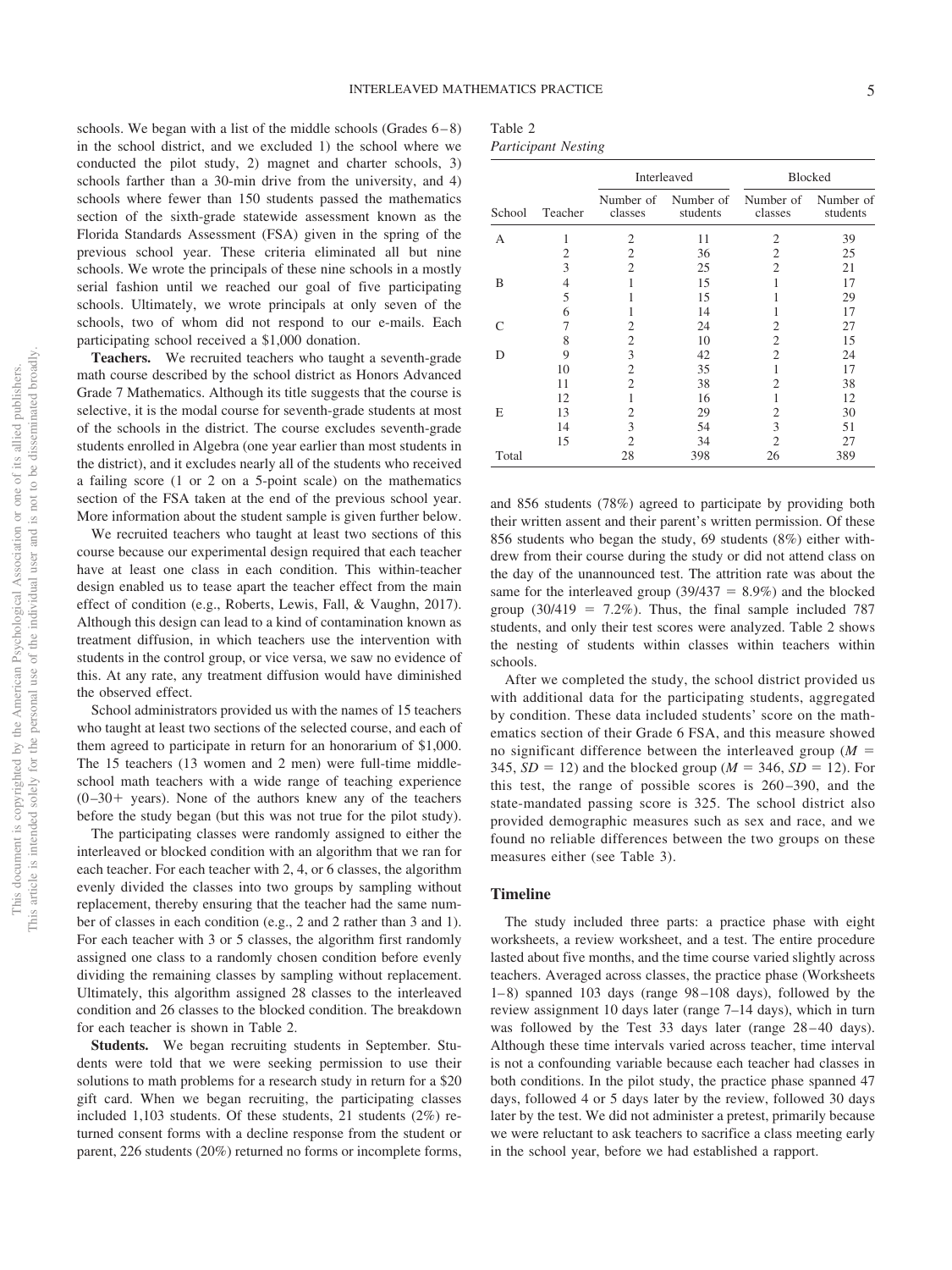<span id="page-6-0"></span>Table 3 *Student Demographics*

|                |                  | <b>Interleaved</b><br>$(n = 398)$ |                  | Blocked     |                  | All<br>$(n = 787)$ |  |
|----------------|------------------|-----------------------------------|------------------|-------------|------------------|--------------------|--|
|                |                  |                                   |                  | $(n = 389)$ |                  |                    |  |
| Characteristic | $\boldsymbol{n}$ | $\%$                              | $\boldsymbol{n}$ | $\%$        | $\boldsymbol{n}$ | $\%$               |  |
| <b>Sex</b>     |                  |                                   |                  |             |                  |                    |  |
| Female         | 212              | 53.3                              | 207              | 53.2        | 419              | 53.2               |  |
| Male           | 186              | 46.7                              | 182              | 46.8        | 368              | 46.8               |  |
| Race           |                  |                                   |                  |             |                  |                    |  |
| Asian          | 17               | 4.3                               | 29               | 7.5         | 46               | 5.8                |  |
| <b>Black</b>   | 31               | 7.8                               | 28               | 7.2         | 59               | 7.5                |  |
| Hispanic       | 75               | 18.8                              | 75               | 19.3        | 150              | 19.1               |  |
| White          | 254              | 63.8                              | 234              | 60.2        | 488              | 62.0               |  |
| Other          | 21               | 5.3                               | 23               | 5.9         | 44               | 5.6                |  |
| FRI.           | 105              | 26.4                              | 84               | 21.6        | 189              | 24.0               |  |
| <b>ELL/LEP</b> | 8                | 2.0                               | 10               | 2.6         | 18               | 2.3                |  |

*Note*. FRL = Free/Reduced Lunch; ELL = English Language Learner;  $LEP =$  Limited English Proficiency. The school district did not provide student ages, but most seventh-grade students in the district are 12 years of age at the beginning of the school year.

#### **Worksheets**

We created every problem. We first wrote a much larger set of problems and then revised or omitted problems on the basis of feedback we received during several meetings with two highly experienced middle school mathematics teachers who participated in the pilot study. Each problem required a concrete solution (e.g., no open-ended items).

The worksheets included critical problems and filler problems. The critical problems were like the kinds of problems seen on the test, and these consisted of four kinds: Expression (A), Inequality (B), Graph (C), and Circle (D). An example of each is shown in [Figure 1.](#page-6-1) The filler problems were drawn from topics unrelated to the critical problems (e.g., probability, angles, volume), and we included filler problems partly to prevent students and teachers from inferring the difference between the two conditions. Specifically, for the interleaved group, the critical problems were interleaved, yet many filler problems were blocked. Similarly, for the blocked group, the critical problems were blocked, yet most filler problems were interleaved. For students and teachers, the interleaved and blocked conditions were known simply as the green and blue conditions, respectively.

The arrangement of problems on each worksheet is shown in [Figure 2.](#page-6-2) Several features warrant mention: 1) Each worksheet had eight practice problems. 2) Every student saw the same practice problems although not in the same order, and no student saw the same problem twice. 3) For each kind of critical problem (A, B, C, or D), the practice problems appeared in the same order. Thus, the first circle problem seen in the blocked condition was identical to the first circle problem seen in the interleaved condition. 4) Worksheet 9 (the review) was the same for both groups, and it included one of each kind of critical problem, thereby ensuring that the test delay for each kind of critical problem was the same in both conditions. 5) For the interleaved group, the critical problems on Worksheets 1–8 were arranged so that each kind of critical problem immediately preceded each one of the other kinds equally often. 6) Although Worksheet 9 served as a review, neither stu-



<span id="page-6-1"></span>*Figure 1.* The four kinds of problems appearing on the test. Students saw graph problems (A), inequalities (B), expressions (C), and circles (D). The solutions shown above are identical to the ones appearing on the answer key shown to students. See the online article for the color version of this figure.

dents nor teachers were told that it was a review. Thus, the students presumably believed that Worksheet 9 was merely another worksheet, although the teachers likely noticed that this worksheet was the same for both conditions.



<span id="page-6-2"></span>*Figure 2.* Procedure. Students completed a practice phase, review, and test. The duration of the time intervals shown above are means (see text). Each worksheet included eight problems. The worksheets included critical problems, which were like the test problems, and filler problems. Each kind of critical problem is represented by letter A, B, C, or D (see [Figure 1\)](#page-6-1). For example, D5 represents a particular circle problem. Each kind of filler problem is represented by a unique symbol (e.g., the inverted triangle represents a probability problem). See the online article for the color version of this figure.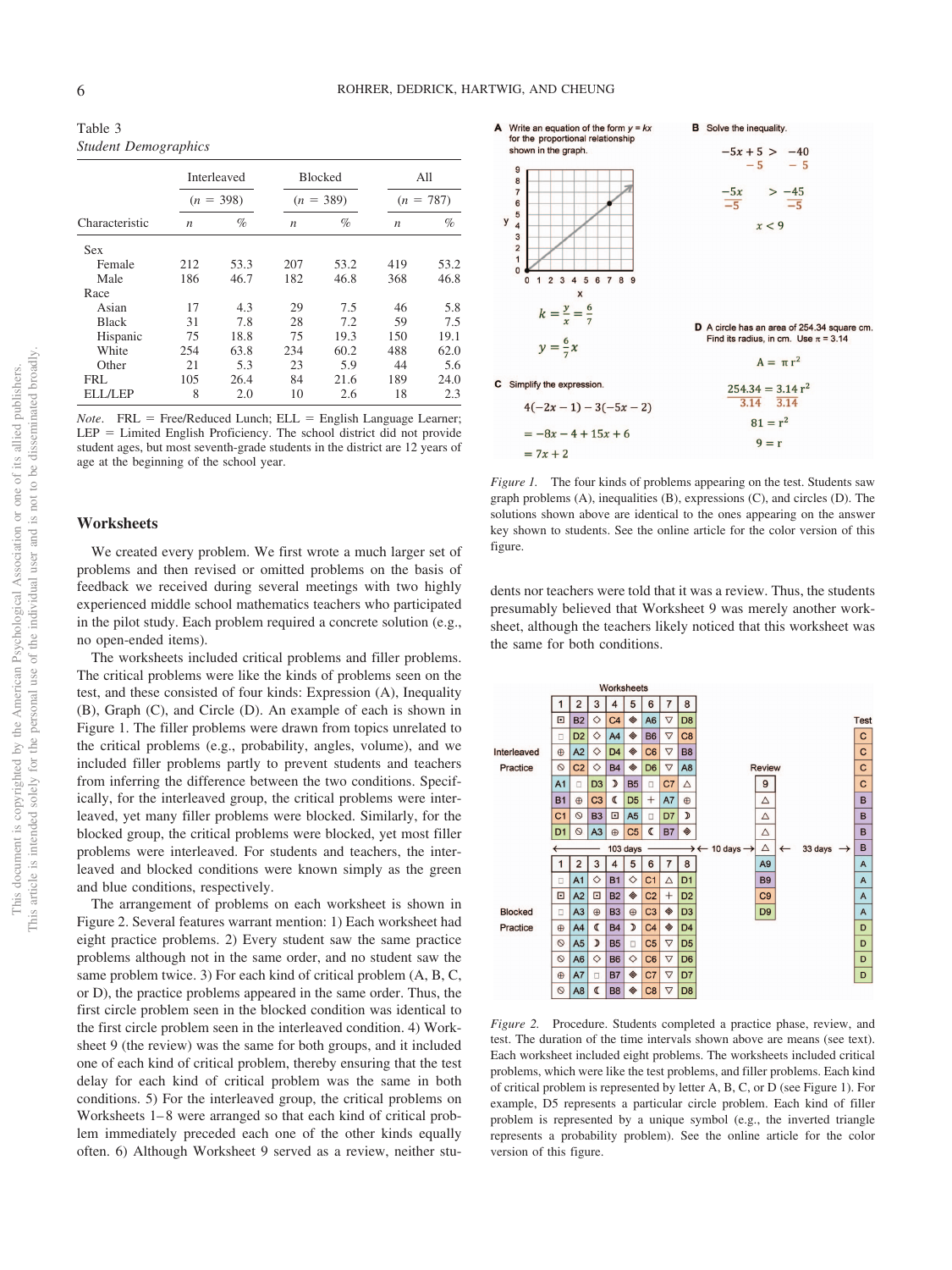Each worksheet spanned two sides of a single sheet of paper. Interleaved worksheets were printed on green paper, and blocked worksheets were printed on blue paper. Each answer key was printed on white paper, and teachers received a separate answer key for each class. The worksheets and answer key for each participating class were placed in a large plastic envelope labeled with the teacher name and class period. We hand-delivered the envelopes to teachers at their schools and, during a subsequent visit, collected the envelopes with the completed copies. We always collected Worksheet *N* before giving teachers Worksheet  $N + 1$ .

Students completed the worksheets during class under the supervision of their teachers. The teachers received the following paraphrased instructions: 1) Begin the activity with at least 30 min remaining in the class period. 2) Have students work on the problems until nearly all students are finished or no longer making progress. 3) If you wish, you may provide one-on-one help to students while they work on the problems. 4) Once most students finish or stop making progress, place the answer key on your document camera and present each solution one at a time. 5) For each solution, give students an opportunity to ask questions, and ask students to correct any errors in their answers and solutions.

#### **Fidelity**

Treatment fidelity was good. Every teacher distributed each of the nine worksheets to each of their participating classes, and our one-at-a-time delivery procedure ensured that the teachers presented these worksheets in the specified order. However, we know of instances in which teachers did not follow instructions. On several occasions, teachers did not allot enough class time for a worksheet, and their students did not finish the worksheet until the next class meeting. Also, at least one teacher did not present the answer key with the document camera and instead had some students write the solutions on a white board. When we learned of such behaviors during our periodic school visits, we reminded teachers of the protocol.

Student compliance was generally strong. We received all nine worksheets for 61% of the students, at least seven worksheets for 98% of the students, and at least five worksheets for every student. Details are given in [Table 4.](#page-7-0) The four authors and two research assistants scored every problem on every worksheet we received from students, which totaled more than 50,000 problems. For these problems, students provided the correct (or corrected) answer for 95% of the problems, and further details are provided in Table 5. Notably, these worksheet scores provide a measure of compliance, not performance, partly because students were allowed to seek help while they tried to solve the practice problems, and partly because students were asked to correct their errors once they saw the solutions. Thus, we have no measure of students' performance on the practice problems.

#### **Test**

We tested students on five days in March—a different date for each school. Students were tested during their regular class meeting in the presence of their teacher and at least one author. Students who were absent on their assigned test day did not take the test. We asked teachers not to inform students of the test in advance, and teachers received no information about the test content in advance.

Each test booklet included a cover sheet and four test pages, each printed on one side only. The test included four graph problems (page 1), four inequality problems (page 2), four expression problems (page 3), and four circle problems (page 4). We chose to block the test problems because some researchers have suggested that an interleaving test format would favor students who interleaved their practice, and, if this is true, our choice of a blocked format would have worked against an interleaving benefit. We chose the sequence of these blocks (graph problems, then inequality problems, then expression problems, and then circle problems) because we believe it ordered the four kinds of problems from least to most time-consuming. None of the test problems had appeared previously in the study. Every student saw the same test problems, but we created four versions of the test by reordering the problems within each page. An author distributed every test booklet to students and ensured that adjacent students received different test versions. In addition, teachers separated students' desks or required students to use dividers that ostensibly prevented them from seeing other students' tests. Students were allotted 25 min and allowed to use a calculator.

Every test was scored at the school on the day of the test by the four authors and two research assistants. Scorers were blind to condition, and each answer was marked as correct or not. Two scorers independently scored each test. Discrepancies were rare (83 in 12,592), and the four authors later met and resolved each discrepancy. The internal consistency reliability of the test was high (for the 16 items, Cronbach's alpha = .89).

#### **Teacher Survey**

Several weeks after the test, the second author hand-delivered to each teacher a 23-item paper-and-pencil survey and a stamped envelope addressed to the author. Each teacher was asked to anonymously complete the survey and return it by mail. All teachers returned the survey, and only then did we inform them of the results and purpose of the study. The survey items were

<span id="page-7-0"></span>Table 4 *Worksheets Received, as a Percentage of the Number of Students*

|                | Worksheet  |              |              |              |              |              |              |              |              |              |              |
|----------------|------------|--------------|--------------|--------------|--------------|--------------|--------------|--------------|--------------|--------------|--------------|
| Group          | n          |              |              |              | 4            |              |              |              |              |              | Mean         |
| Interleaved    | 398        | 95.2         | 93.5         | 95.0         | 89.7         | 95.0         | 96.5         | 92.2         | 92.2         | 91.7         | 93.4         |
| Blocked<br>All | 389<br>787 | 94.6<br>94.9 | 94.3<br>93.9 | 96.1<br>95.6 | 91.8<br>90.7 | 95.4<br>95.2 | 95.6<br>96.1 | 93.3<br>92.8 | 93.6<br>92.9 | 94.6<br>93.1 | 94.4<br>93.9 |

*Note*. Worksheet 9 was the review worksheet.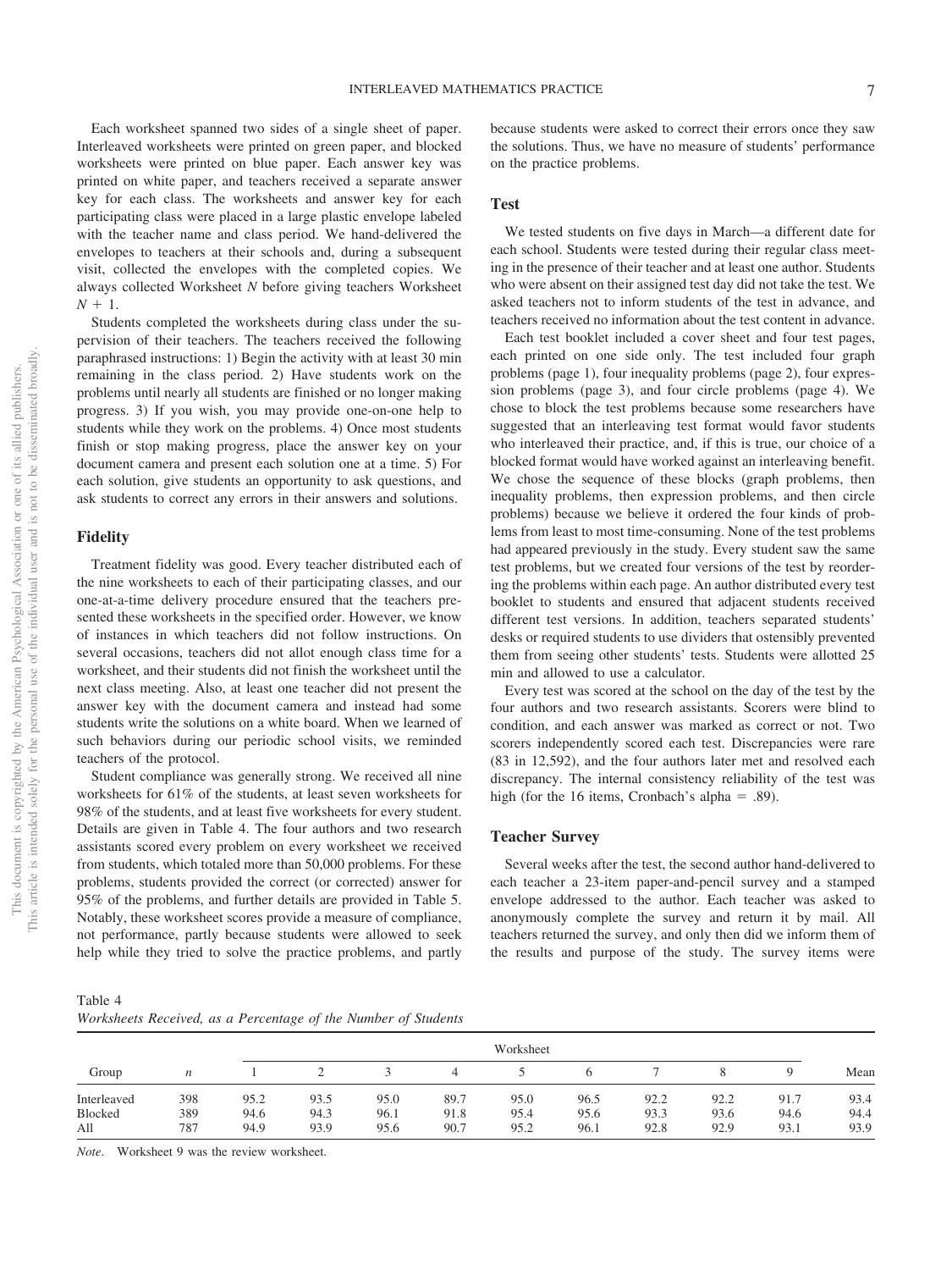|                  | Percentage of Practice Problems With Correct Answers |      |      |                |           |      |      |      |      |      |
|------------------|------------------------------------------------------|------|------|----------------|-----------|------|------|------|------|------|
|                  |                                                      |      |      |                | Worksheet |      |      |      |      |      |
| Group            |                                                      | 2    | 3    | $\overline{4}$ | 5         | 6    |      | 8    | 9    | Mean |
| Interleaved      |                                                      |      |      |                |           |      |      |      |      |      |
| $\boldsymbol{M}$ | 94.1                                                 | 94.2 | 95.5 | 96.1           | 94.9      | 94.3 | 96.3 | 97.3 | 97.0 | 95.5 |
| SD               | 11.3                                                 | 11.7 | 10.6 | 8.0            | 9.7       | 10.6 | 9.9  | 6.9  | 8.1  | 9.6  |
| Blocked          |                                                      |      |      |                |           |      |      |      |      |      |
| $\boldsymbol{M}$ | 96.2                                                 | 88.1 | 96.4 | 92.3           | 97.0      | 95.3 | 97.1 | 96.3 | 95.4 | 94.9 |
| SD               | 10.0                                                 | 23.2 | 9.9  | 18.6           | 8.0       | 16.6 | 8.0  | 14.3 | 10.7 | 13.3 |
| All              |                                                      |      |      |                |           |      |      |      |      |      |
| $\boldsymbol{M}$ | 95.1                                                 | 91.2 | 96.0 | 94.2           | 95.9      | 94.8 | 96.7 | 96.8 | 96.2 | 95.2 |
| SD               | 10.7                                                 | 18.6 | 10.3 | 14.4           | 8.9       | 13.9 | 9.0  | 11.2 | 9.5  | 11.8 |

|  |  | Percentage of Practice Problems With Correct Answers |
|--|--|------------------------------------------------------|

*Note*. Each percentage is based on the total number of problems appearing on the worksheets we received from teachers (see [Table 4\)](#page-7-0). Worksheet 9 was the review worksheet. These scores represent a measure of compliance, not performance, because worksheets were scored after students were shown the solutions and asked to correct their errors.

preceded by a brief tutorial about interleaved and blocked practice. The survey appears in the Appendix.

#### **Results**

On the test, the interleaved group outscored the blocked group by a large margin. Table 6 lists descriptive measures. The effect size was large, Cohen's  $d = 0.83, 95\%$  CI = [0.68, 0.97], where  $d = (M_1 - M_2)/SD_{pooled}$ , and *M* and *SD* are based on the studentlevel data (not class means). We observed a positive effect for each of the 15 teachers,  $ds = 0.23 - 1.48$ .

We also found a positive interleaving effect for each of the four kinds of critical problems (A, B, C, and D), but the effect sizes are misleading. Ranked from largest to smallest, the Cohen's *d* values for the four kinds equaled 0.86 (A), 0.63 (B), 0.40 (C), and 0.34 (D), and this rank order corresponds to the order in which the blocked group saw these kinds of problems during the practice phase—not coincidentally, we believe. That is, the largest effect was observed for *A* problems (expressions), but the blocked group worked the *A* problems early in the practice phase, long before the test, thereby disadvantaging the blocked group and thus inflating the interleaving effect. By contrast, the *D* problems (circles) produced the smallest interleaving effect, yet the blocked group worked the *D* problems near the end of the practice phase, which shortened their test delay, and the shorter test delay likely boosted their test scores and thus dampened the interleaving effect. In brief, these unavoidable scheduling confounds likely contributed to the large differences in the effect sizes of the four kinds of critical problems. However, there was no such confound for the critical

Table 6 *Descriptive Statistics for the Test (% Correct)*

| Statistic       | Interleaved<br>$(n = 398)$ | <b>Blocked</b><br>$(n = 389)$ | Total<br>$(n = 787)$ |
|-----------------|----------------------------|-------------------------------|----------------------|
| M               | 60.7                       | 37.6                          | 49.3                 |
| SD              | 28.6                       | 27.3                          | 30.3                 |
| Median          | 62.5                       | 31.3                          | 50.0                 |
| Range           | $0 - 100$                  | $0 - 100$                     | $0 - 100$            |
| <b>Skewness</b> | $-.33$                     | .45                           | .07                  |
| Kurtosis        | $-1.03$                    | $-.68$                        | $-1.15$              |

problems as a whole because, when averaged across all four kinds, the time interval between each practice problem and the test date was nearly equal for the two groups (the slight difference favored the blocked condition).

#### **Multilevel Modeling Analysis**

Because of the cluster design, we further examined test scores by fitting a two-level model (students within classes) with HLM Version 7.03 (Raudenbush, Bryk, Cheong, Congdon, & du Toit, 2011). Using restricted maximum likelihood (REML), we first estimated a fully unconditional model to evaluate the variability in students' scores within and between classes (see [Table 7\)](#page-8-0). To assess the difference between conditions, we used REML to estimate a two-level random-intercept model. Tests of the distributional assumptions about the errors at each level of the model (normality and equal variance) did not reveal any violations. The level-2 class model included a dummy variable for condition  $(0 =$ Blocked,  $1 =$  Interleaved) and 14 dummy variables for teacher effects. Before examining the main effect of condition, we evaluated the potential interaction between teacher and condition and found no statistically significant interaction effects,  $p > .05$ . We then tested a main effects model that evaluated the effect of condition, controlling for teacher effects, and we found a signifi-

<span id="page-8-0"></span>Table 7 *Two-Level Model of Test Score (% Correct)*

| Model 1            | Model 2            |  |
|--------------------|--------------------|--|
|                    |                    |  |
| 49.48 $(2.20)$ *** | $24.55 (4.57)$ *** |  |
|                    | $22.17(2.47)$ ***  |  |
|                    |                    |  |
| $206.72***$        | $30.13*$           |  |
| 694.13             | 693.68             |  |
|                    |                    |  |

*Note*. Parenthetical values are standard errors. Model 1 is an unconditional model. Model 2 included a dummy variable for condition  $(0 =$ Blocked,  $1 =$  Interleaved) and 14 dummy variables for the 15 teachers. Intraclass correlation from Model 1 equals  $= .23$ . Tests of significance of the within-classroom variance are not conducted in HLM Version 7.03.  $p < .05.$  \*\*  $p < .01.$  \*\*\*  $p < .001.$ 

Table 5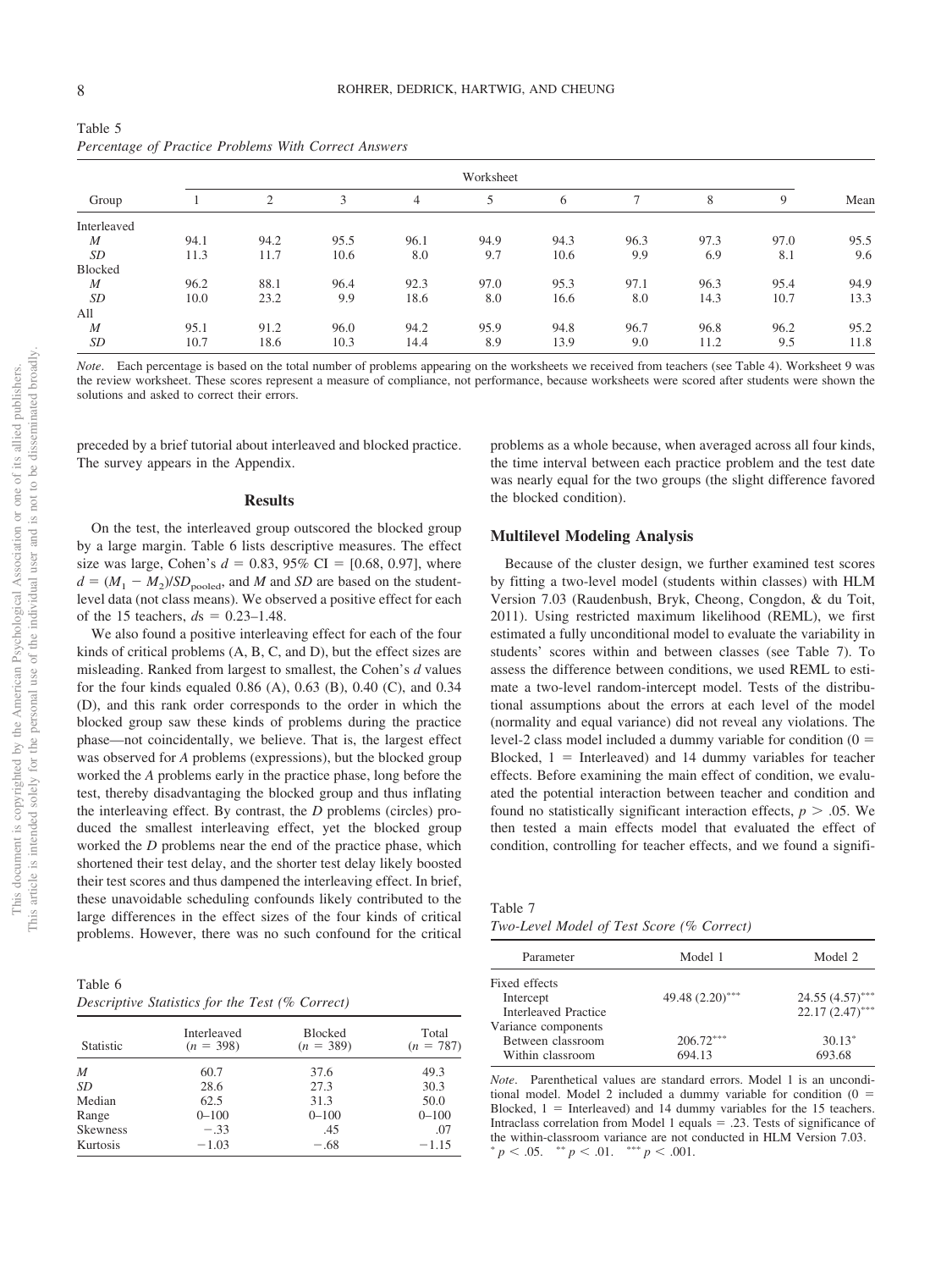cant effect of interleaving ( $p \leq .001$ ). Details are provided in [Table](#page-8-0) [7.](#page-8-0)

#### **Teacher Survey**

The results of the anonymous teacher survey are shown in the Appendix, and here we briefly summarize the results. A majority of the 15 teachers indicated that their students found interleaved practice to be slightly harder (9) and slightly more time-consuming (13) than blocked practice. Most also agreed that presenting the solutions to an interleaved assignment took slightly more time than it did for a blocked assignment (8), yet they reported that the difficulty of doing so was about the same (11). Some reported that their students disliked blocked practice more than interleaved practice (6), and others indicated that student likability was about the same (5).

For all other items, interleaved practice was judged favorably. Teachers agreed (or strongly agreed) that interleaved practice is a good way to improve students' scores on unit exams (14) and final exams (14) and is appropriate for both low-achieving students (13) and high-achieving math students (15). Most teachers also agreed (or strongly agreed) that they could give interleaved assignments without changing how they ordinarily teach (11), and they wished that their students' instructional materials included more interleaved practice (12). Most also reported that they liked interleaved practice (13) and that they would recommend it to other math teachers (13). Finally, most agreed that other math teachers would be willing to use interleaved practice (11) and would be able to do so with little or no instruction (12). In summary, most of the teachers reported that interleaved practice was useful and viable, yet a majority reported that their students found interleaved practice to be "slightly" harder and more time-consuming than blocked practice.

#### **Discussion**

In the large-scale randomized control trial presented here, a higher dose of interleaved practice increased scores on a delayed, unannounced test. The effect size was large, and a positive effect was found for each of the 15 teachers. This finding is consistent with the results of previous small-scale studies of interleaved mathematics that found test benefits with a variety of materials, procedures, and students. Taken as a whole, the extant evidence suggests that interleaved mathematics practice is effective and robust, although we list several caveats below.

The effect size observed in the present study might seem surprisingly large for a classroom-based experiment, but this might be due to the fact that interleaved mathematics practice combines three potent learning strategies, as explained in the introduction. First, the mixture of different kinds of problems within each assignment provides students with an opportunity to practice choosing a strategy on the basis of the problem itself, which is precisely what students must do when they encounter a problem on a cumulative exam or other high-stakes test. Second, interleaved mathematics practice inherently ensures a greater degree of spaced practice of each particular skill or concept across assignments, allowing students to exploit the spacing effect. Third, interleaving might encourage students to engage in the strategy known as retrieval practice by leading them to recall, or at least try to recall,

the information needed to solve the problem (e.g., slope  $=$  rise/ run). The secondary benefits of spacing and retrieval practice are not trivial. In one commissioned evaluation of 10 learning strategies, spacing and retrieval practice were the only strategies to receive the highest possible rating (Dunlosky et al., 2013).

#### **Caveats**

Although the present study found a large effect of interleaved practice, the effect size likely depends on other factors. This list includes the usual possibilities, such as student proficiency, teacher buy-in, duration of the intervention, choice of material, and degree of transfer required by the outcome measure. Apart from these possible moderators, there are four caveats that we believe might be crucial.

- 1. Interleaved practice probably takes more time, which is to say that students need more time to complete a particular practice problem when it is part of an interleaved assignment rather than a blocked assignment. Although we did not measure students' time on task, every teacher reported that the interleaved assignments took more time than did blocked practice. To the extent that this was true, the observed interleaving effect would have been smaller if it had been measured per unit of time invested by the student. To our knowledge, no previous study of interleaved mathematics practice has measured time on task, which probably requires computer-based data collection.
- 2. The test benefit of interleaved mathematics practice might be smaller at shorter test delays. In fact, in the one previous interleaved mathematics study that included a manipulation of test delay, the interleaving effect was smaller at the shorter test delay (Rohrer et al., 2015). Furthermore, the only previous study that did not find a positive interleaving effect used a relatively brief test delay of 2–5 days (Ostrow et al., 2015), although some of the other studies found positive interleaving effects after test delays of one day or less (e.g., Taylor & Rohrer, 2010).
- 3. Interleaved practice might be less effective or too difficult if students do not first receive at least a small amount of blocked practice when they encounter a new skill or concept. As explained in the introduction, the interleaved group in the present study likely received at least some blocked practice from their teachers before they received the experiment worksheets, and this appears to be true for the other math interleaving studies with one exception [\(Rohrer & Taylor, 2007\)](#page-11-0). In brief, the data do not suggest that students should entirely avoid blocked practice.
- Interleaved practice might be effective only if students receive corrective feedback. The students in the present study were shown the solutions and asked to correct their errors, and it appears that feedback also was provided to students in every previous study of interleaved mathematics practice (see introduction). Thus, informative and timely feedback might be a necessary ingredient of interleaved practice.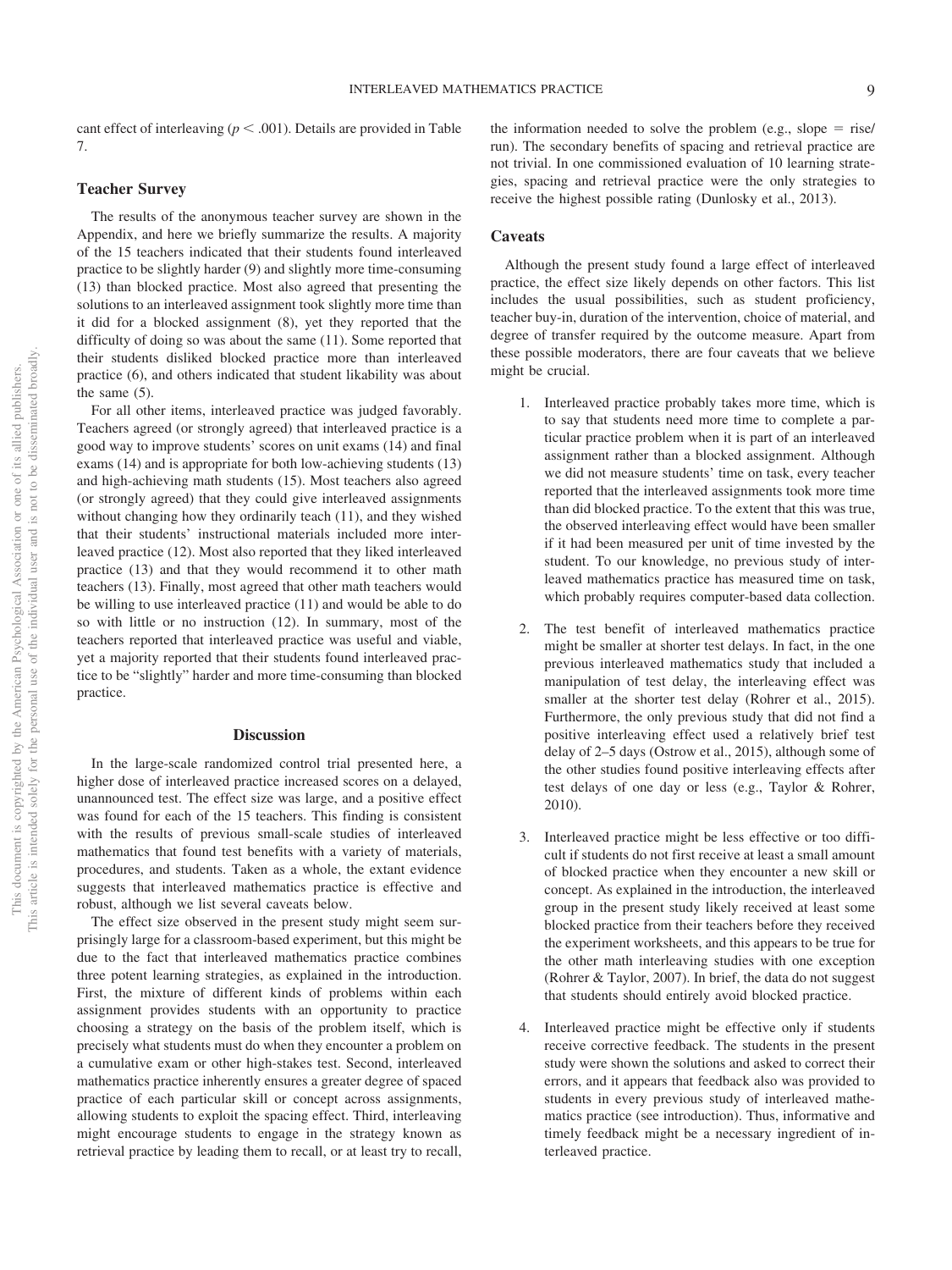#### **Feasibility**

The results of the present study also suggest that interleaved mathematics practice can be feasibly implemented in the classroom. The participating teachers were able to incorporate interleaved practice in their classrooms without training or support, and most reported that the intervention is effective and easy to use. Nearly all of them also reported that interleaved practice is appropriate for both low- and high-achieving students.

However, we do not know students' beliefs about interleaved practice. Although teachers in the present study reported that their students found interleaved and blocked practice to be about equally likable, we did not ask the students for their views. Future research might also examine whether students believe that interleaved practice is effective, because students who doubt its utility might be less likely to use it. These kinds of metacognitive beliefs have been surveyed for some learning strategies (e.g., Hartwig & Dunlosky, 2012) but not for interleaved mathematics practice. However, in scenarios involving non-mathematics category learning tasks, previous studies have found that a majority of students mistakenly believed that blocked practice is more effective than interleaved practice (Kornell & Bjork, 2008; McCabe, 2011).

In our view, the greatest barrier to the classroom implementation of interleaved mathematics practice is the relative scarcity of interleaved assignments in most textbooks and workbooks. There are some remedies, however. For instance, teachers can create interleaved assignments by simply choosing one problem from each of a dozen assignments from their students' textbook (such as Problem #6 on p. 45, Problem #12 on p. 33, and so forth). Teachers might also search the Internet for worksheets providing "mixed review" or "spiral review," and they can use practice tests created by organizations that create high-stakes mathematics tests. Ultimately, though, we hope that the publishers of textbooks, workbooks, and instructional software add more interleaved practice to their products. These materials are typically updated every few years, and, as part of this revision, a portion of the blocked practice in the previous edition can be replaced by interleaved practice. This route of implementation is not particularly novel. Creators of learning materials have often incorporated recommendations by researchers and educational organizations when updating their materials, and doing so is in their financial interest.

#### **Final Thought**

The present study provides another illustration of how a simple and inexpensive intervention can improve learning. While many unproven and expensive educational products continue to garner media attention and tax dollars, numerous classroom-based randomized experiments have found benefits of straightforward interventions requiring neither technology nor proprietary materials (Roediger & Pyc, 2012). For instance, Ramani, Siegler, and Hitti (2012) found that playing a simple board game improved preschoolers' understanding of number magnitude, and McNeil, Fyfe, and Dunwiddie (2015) found that minor reformatting of arithmetic problems improved second graders' understanding of mathematical equivalence  $(2 + 7 = 6 + ...)$ . These kinds of studies demonstrate that an intervention can be effective without being flashy, and we hope that the present study contributes to a greater appreciation of the difference.

#### **References**

- Baddeley, A., Lewis, V., Eldridge, M., & Thomson, N. (1984). Attention and retrieval from long-term memory. *Journal of Experimental Psychology: General, 113,* 518 –540. [http://dx.doi.org/10.1037/0096-3445.113](http://dx.doi.org/10.1037/0096-3445.113.4.518) [.4.518](http://dx.doi.org/10.1037/0096-3445.113.4.518)
- Booth, J. L., Lange, K. E., Koedinger, K. R., & Newton, K. J. (2013). Using example problems to improve student learning in algebra: Differentiating between correct and incorrect examples. *Learning and Instruction, 25,* 24 –34.<http://dx.doi.org/10.1016/j.learninstruc.2012.11.002>
- Budé, L., Imbos, T., van de Wiel, M. W., & Berger, M. P. (2011). The effect of distributed practice on students' conceptual understanding of statistics. *Higher Education, 62,* 69 –79. [http://dx.doi.org/10.1007/](http://dx.doi.org/10.1007/s10734-010-9366-y) [s10734-010-9366-y](http://dx.doi.org/10.1007/s10734-010-9366-y)
- Butler, A. C., Marsh, E. J., Slavinsky, J. P., & Baraniuk, R. G. (2014). Integrating cognitive science and technology improves learning in a STEM classroom. *Educational Psychology Review, 26,* 331–340. [http://](http://dx.doi.org/10.1007/s10648-014-9256-4) [dx.doi.org/10.1007/s10648-014-9256-4](http://dx.doi.org/10.1007/s10648-014-9256-4)
- Dedrick, R. F., Rohrer, D., & Stershic, S. (2016, April). *Content analysis of practice problems in 7th grade mathematics textbooks: Blocked vs. interleaved practice*. Paper presented at the Annual Meeting of the American Educational Research Association, Washington, DC.
- Driskell, J. E., Willis, R. P., & Copper, C. (1992). Effect of overlearning on retention. *Journal of Applied Psychology, 77,* 615– 622. [http://dx.doi](http://dx.doi.org/10.1037/0021-9010.77.5.615) [.org/10.1037/0021-9010.77.5.615](http://dx.doi.org/10.1037/0021-9010.77.5.615)
- Dunlosky, J., Rawson, K. A., Marsh, E. J., Nathan, M. J., & Willingham, D. T. (2013). Improving students' learning with effective learning techniques: Promising directions from cognitive and educational psychology. *Psychological Science in the Public Interest, 14,* 4 –58. [http://dx](http://dx.doi.org/10.1177/1529100612453266) [.doi.org/10.1177/1529100612453266](http://dx.doi.org/10.1177/1529100612453266)
- Eglington, L. G., & Kang, S. H. K. (2017). Interleaved presentation benefits science category learning. *Journal of Applied Research in Memory & Cognition, 6,* 475– 485. [http://dx.doi.org/10.1016/j.jarmac](http://dx.doi.org/10.1016/j.jarmac.2017.07.005) [.2017.07.005](http://dx.doi.org/10.1016/j.jarmac.2017.07.005)
- Finn, C. A., & Sladeczek, I. E. (2001). Assessing the social validity of behavioral interventions: A review of treatment acceptability measures. *School Psychology Quarterly, 16,* 176 –206. [http://dx.doi.org/10.1521/](http://dx.doi.org/10.1521/scpq.16.2.176.18703) [scpq.16.2.176.18703](http://dx.doi.org/10.1521/scpq.16.2.176.18703)
- Gay, L. R. (1973). Temporal position of reviews and its effect on the retention of mathematical rules. *Journal of Educational Psychology, 64,* 171–182.<http://dx.doi.org/10.1037/h0034595>
- Gilbert, T. F. (1957). Overlearning and the retention of meaningful prose. *The Journal of General Psychology, 56,* 281–289. [http://dx.doi.org/10](http://dx.doi.org/10.1080/00221309.1957.9920339) [.1080/00221309.1957.9920339](http://dx.doi.org/10.1080/00221309.1957.9920339)
- Hartwig, M. K., & Dunlosky, J. (2012). Study strategies of college students: Are self-testing and scheduling related to achievement? *Psychonomic Bulletin & Review, 19,* 126 –134. [http://dx.doi.org/10.3758/s13](http://dx.doi.org/10.3758/s13423-011-0181-y) [423-011-0181-y](http://dx.doi.org/10.3758/s13423-011-0181-y)
- Hopkins, R. F., Lyle, K. B., Hieb, J. L., & Ralston, P. A. (2016). Spaced retrieval practice increases college students' short-and long-term retention of mathematics knowledge. *Educational Psychology Review, 28,* 853– 873.<http://dx.doi.org/10.1007/s10648-015-9349-8>
- Huelser, B. J., & Metcalfe, J. (2012). Making related errors facilitates learning, but learners do not know it. *Memory & Cognition, 40,* 514 – 527.<http://dx.doi.org/10.3758/s13421-011-0167-z>
- Hulleman, C. S., & Cordray, D. S. (2009). Moving from the lab to the field: The role of fidelity and achieved relative intervention strength. *Journal of Research on Educational Effectiveness, 2,* 88 –110. [http://dx.doi.org/](http://dx.doi.org/10.1080/19345740802539325) [10.1080/19345740802539325](http://dx.doi.org/10.1080/19345740802539325)
- Koriat, A., & Bjork, R. A. (2005). Illusions of competence in monitoring one's knowledge during study. *Journal of Experimental Psychology: Learning, Memory, and Cognition, 31,* 187–194. [http://dx.doi.org/10](http://dx.doi.org/10.1037/0278-7393.31.2.187) [.1037/0278-7393.31.2.187](http://dx.doi.org/10.1037/0278-7393.31.2.187)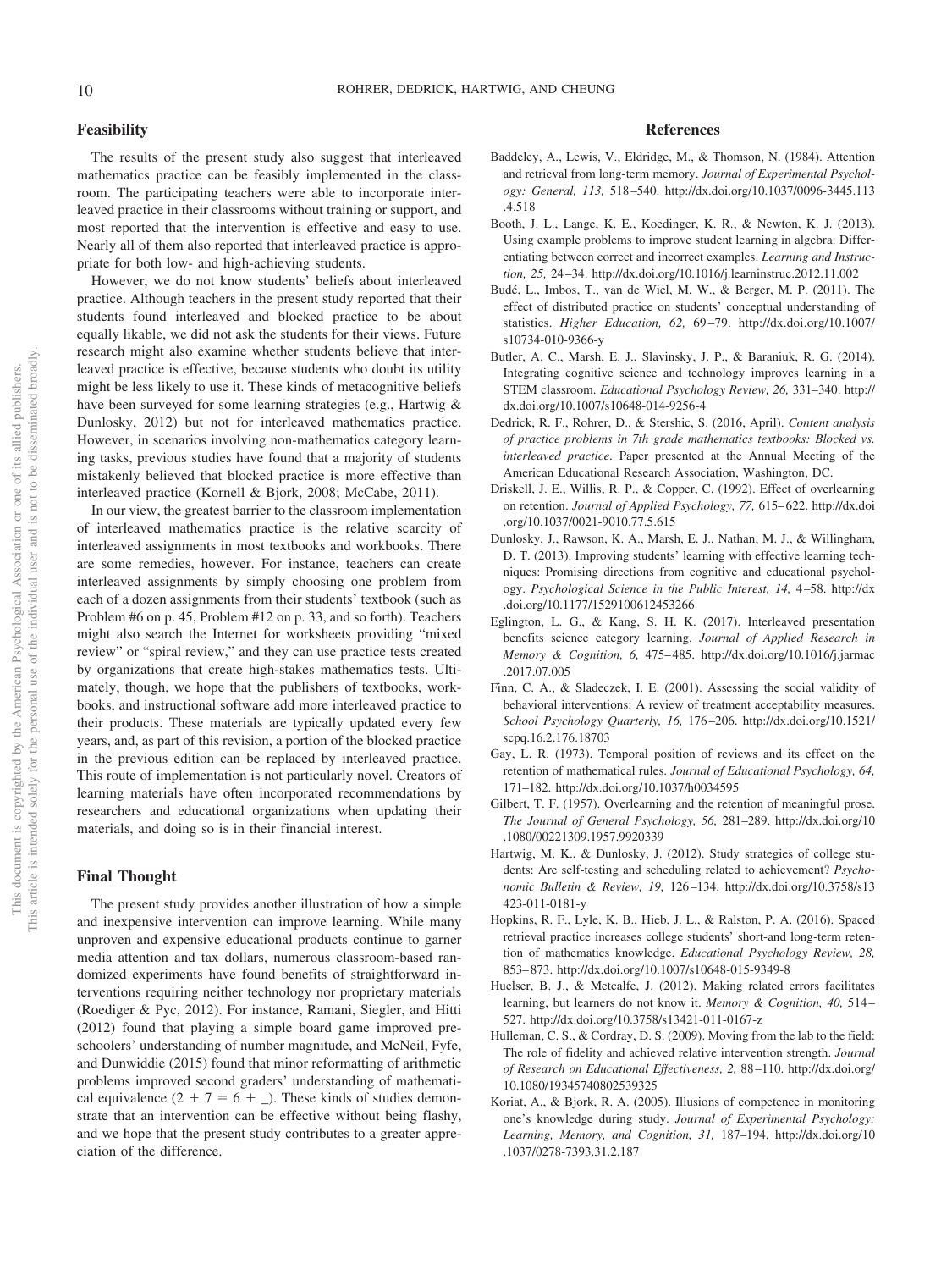- Kornell, N., & Bjork, R. A. (2007). The promise and perils of selfregulated study. *Psychonomic Bulletin & Review, 14,* 219 –224. [http://](http://dx.doi.org/10.3758/BF03194055) [dx.doi.org/10.3758/BF03194055](http://dx.doi.org/10.3758/BF03194055)
- Kornell, N., & Bjork, R. A. (2008). Learning concepts and categories: Is spacing the "enemy of induction"? *Psychological Science, 19,* 585–592. <http://dx.doi.org/10.1111/j.1467-9280.2008.02127.x>
- Kornell, N., Hays, M. J., & Bjork, R. A. (2009). Unsuccessful retrieval attempts enhance subsequent learning. *Journal of Experimental Psychology: Learning, Memory, and Cognition, 35,* 989 –998. [http://dx.doi.org/](http://dx.doi.org/10.1037/a0015729) [10.1037/a0015729](http://dx.doi.org/10.1037/a0015729)
- Kotovsky, K., Hayes, J. R., & Simon, H. A. (1985). Why are some problems hard? Evidence from Tower of Hanoi. *Cognitive Psychology, 17,* 248 –294. [http://dx.doi.org/10.1016/0010-0285\(85\)90009-X](http://dx.doi.org/10.1016/0010-0285%2885%2990009-X)
- Krueger, W. C. F. (1929). The effect of overlearning on retention. *Journal of Experimental Psychology, 12,* 71–78. [http://dx.doi.org/10.1037/h00](http://dx.doi.org/10.1037/h0072036) [72036](http://dx.doi.org/10.1037/h0072036)
- Le Blanc, K., & Simon, D. (2008, November). *Mixed practice enhances retention and JOL accuracy for mathematical skills*. Paper presented at the 49th Annual Meeting of the Psychonomic Society, Chicago, IL.
- Mayfield, K. H., & Chase, P. N. (2002). The effects of cumulative practice on mathematics problem solving. *Journal of Applied Behavior Analysis, 35,* 105–123.<http://dx.doi.org/10.1901/jaba.2002.35-105>
- McCabe, J. (2011). Metacognitive awareness of learning strategies in undergraduates. *Memory & Cognition, 39, 462-476.* [http://dx.doi.org/](http://dx.doi.org/10.3758/s13421-010-0035-2) [10.3758/s13421-010-0035-2](http://dx.doi.org/10.3758/s13421-010-0035-2)
- McNeil, N. M., Fyfe, E. R., & Dunwiddie, A. E. (2015). Arithmetic practice can be modified to promote understanding of mathematical equivalence. *Journal of Educational Psychology, 107, 423-436.* [http://](http://dx.doi.org/10.1037/a0037687) [dx.doi.org/10.1037/a0037687](http://dx.doi.org/10.1037/a0037687)
- O'Donnell, C. L. (2008). Defining, conceptualizing, and measuring fidelity of implementation and its relationship to outcomes in K–12 curriculum intervention research. *Review of Educational Research, 78,* 33– 84. <http://dx.doi.org/10.3102/0034654307313793>
- Ostrow, K., Heffernan, N., Heffernan, C., & Peterson, Z. (2015). Blocking vs. interleaving: Examining single-session effects within middle school math homework. In C. Conati, N. Heffernan, A. Mitrovic, & M. F. Verdejo (Eds.), *Artificial intelligence in education* (pp. 338 –347). New York, NY: Springer. [http://dx.doi.org/10.1007/978-3-319-19773-9\\_34](http://dx.doi.org/10.1007/978-3-319-19773-9_34)
- Paas, F. G. W. C., & Van Merriënboer, J. J. G. (1994). Variability of worked examples and transfer of geometrical problem-solving skills: A cognitive-load approach. *Journal of Educational Psychology, 86,* 122– 133.<http://dx.doi.org/10.1037/0022-0663.86.1.122>
- Postman, L. (1962). Retention as a function of degree of overlearning. *Science, 135,* 666 – 667.<http://dx.doi.org/10.1126/science.135.3504.666>
- Pyke, A. A., & LeFevre, J. A. (2011). Calculator use need not undermine direct-access ability: The roles of retrieval, calculation, and calculator use in the acquisition of arithmetic facts. *Journal of Educational Psychology, 103,* 607– 616.<http://dx.doi.org/10.1037/a0023291>
- Ramani, G. B., Siegler, R. S., & Hitti, A. (2012). Taking it to the classroom: Number board games as a small group learning activity. *Journal of Educational Psychology, 104,* 661– 672. [http://dx.doi.org/10](http://dx.doi.org/10.1037/a0028995) [.1037/a0028995](http://dx.doi.org/10.1037/a0028995)
- Rau, M. A., Aleven, V., & Rummel, N. (2013). Interleaved practice in multi-dimensional learning tasks: Which dimension should we interleave? *Learning and Instruction, 23,* 98 –114. [http://dx.doi.org/10.1016/](http://dx.doi.org/10.1016/j.learninstruc.2012.07.003) [j.learninstruc.2012.07.003](http://dx.doi.org/10.1016/j.learninstruc.2012.07.003)
- Raudenbush, S. W., Bryk, A. S., Cheong, Y. F., Congdon, R. T., & du Toit, M. (2011). *HLM 7: Hierarchical linear and nonlinear modeling*. Chicago, IL: Scientific Software International.
- Raudenbush, S. W., Spybrook, J., Congdon, R., Liu, X., Martinez, A., Bloom, H., & Hill, C. (2011). Optimal Design plus empirical evidence (Version 3.0) [Computer software]. Retrieved from [www.wtgrantfoun](http://www.wtgrantfoundation.org)[dation.org](http://www.wtgrantfoundation.org)
- Richland, L. E., Kornell, N., & Kao, L. S. (2009). The pretesting effect: Do unsuccessful retrieval attempts enhance learning? *Journal of Experimental Psychology: Applied, 15,* 243–257. [http://dx.doi.org/10.1037/](http://dx.doi.org/10.1037/a0016496) [a0016496](http://dx.doi.org/10.1037/a0016496)
- Roberts, G., Lewis, N. S., Fall, A. M., & Vaughn, S. (2017). Implementation fidelity: Examples from the reading for understanding initiative. In G. Roberts, S. Vaughn, S. N. Beretvas, & V. Wong (Eds.), *Treatment fidelity in studies of educational intervention* (pp. 61–79). New York, NY: Routledge.
- <span id="page-11-1"></span>Roediger, H. L., Putnam, A. L., & Smith, M. A. (2011). Ten benefits of testing and their applications to educational practice. In J. P. Mestre & B. H. Ross (Eds.), *The psychology of learning and motivation: Advances in research and theory* (pp. 1–36). Oxford, England: Elsevier. [http://dx](http://dx.doi.org/10.1016/B978-0-12-387691-1.00001-6) [.doi.org/10.1016/B978-0-12-387691-1.00001-6](http://dx.doi.org/10.1016/B978-0-12-387691-1.00001-6)
- Roediger, H. L., III, & Pyc, M. A. (2012). Inexpensive techniques to improve education: Applying cognitive psychology to enhance educational practice. *Journal of Applied Research in Memory & Cognition, 1,* 242–248.<http://dx.doi.org/10.1016/j.jarmac.2012.09.002>
- <span id="page-11-2"></span>Rohrer, D., Dedrick, R. F., & Burgess, K. (2014). The benefit of interleaved mathematics practice is not limited to superficially similar kinds of problems. *Psychonomic Bulletin & Review, 21,* 1323–1330. [http://dx](http://dx.doi.org/10.3758/s13423-014-0588-3) [.doi.org/10.3758/s13423-014-0588-3](http://dx.doi.org/10.3758/s13423-014-0588-3)
- Rohrer, D., Dedrick, R. F., & Stershic, S. (2015). Interleaved practice improves mathematics learning. *Journal of Educational Psychology, 107,* 900 –908.<http://dx.doi.org/10.1037/edu0000001>
- Rohrer, D., & Taylor, K. (2006). The effects of overlearning and distributed practice on the retention of mathematics knowledge. *Applied Cognitive Psychology, 20,* 1209 –1224.<http://dx.doi.org/10.1002/acp.1266>
- <span id="page-11-0"></span>Rohrer, D., & Taylor, K. (2007). The shuffling of mathematics practice problems improves learning. *Instructional Science, 35,* 481– 498. [http://](http://dx.doi.org/10.1007/s11251-007-9015-8) [dx.doi.org/10.1007/s11251-007-9015-8](http://dx.doi.org/10.1007/s11251-007-9015-8)
- Rose, R. J. (1992). Degree of learning, interpolated tests, and rate of forgetting. *Memory & Cognition, 20,* 621– 632. [http://dx.doi.org/10](http://dx.doi.org/10.3758/BF03202712) [.3758/BF03202712](http://dx.doi.org/10.3758/BF03202712)
- Sana, F., Yan, V. X., & Kim, J. A. (2017). Study sequence matters for the inductive learning of cognitive concepts. *Journal of Educational Psychology, 109,* 84 –98.<http://dx.doi.org/10.1037/edu0000119>
- Schmidt, R. A., & Bjork, R. A. (1992). New conceptualizations of practice: Common principles in three paradigms suggest new concepts for training. *Psychological Science, 3,* 207–218. [http://dx.doi.org/10.1111/j](http://dx.doi.org/10.1111/j.1467-9280.1992.tb00029.x) [.1467-9280.1992.tb00029.x](http://dx.doi.org/10.1111/j.1467-9280.1992.tb00029.x)
- Siegler, R. S. (2003). Implications of cognitive science research for mathematics education. In J. Kilpatrick, G. W. Martin, & D. E. Schifter (Eds.), *A research companion to principles and standards for school mathematics* (pp. 219 –233). Reston, VA: National Council of Teachers of Mathematics.
- Siegler, R. S., & Shrager, J. (1984). Strategy choices in addition and subtraction: How do children know what to do? In C. Sophian (Ed.), *The origins of cognitive skills* (pp. 229 –293). Hillsdale, NJ: Erlbaum.
- Skinner, B. F. (1958). Teaching machines. *Science, 128,* 969 –977. [http://](http://dx.doi.org/10.1126/science.128.3330.969) [dx.doi.org/10.1126/science.128.3330.969](http://dx.doi.org/10.1126/science.128.3330.969)
- Sweller, J. (1994). Cognitive load theory, learning difficulty, and instructional design. *Learning and Instruction, 4,* 295–312. [http://dx.doi.org/](http://dx.doi.org/10.1016/0959-4752%2894%2990003-5) [10.1016/0959-4752\(94\)90003-5](http://dx.doi.org/10.1016/0959-4752%2894%2990003-5)
- Sweller, J., & Cooper, G. A. (1985). The use of worked examples as a substitute for problem solving in learning algebra. *Cognition and Instruction, 2,* 59 – 89. [http://dx.doi.org/10.1207/s1532690xci0201\\_3](http://dx.doi.org/10.1207/s1532690xci0201_3)
- Taylor, K., & Rohrer, D. (2010). The effect of interleaving practice. *Applied Cognitive Psychology, 24,* 837– 848. [http://dx.doi.org/10.1002/](http://dx.doi.org/10.1002/acp.1598) [acp.1598](http://dx.doi.org/10.1002/acp.1598)
- van Gog, T., & Kester, L. (2012). A test of the testing effect: Acquiring problem-solving skills from worked examples. *Cognitive Science, 36,* 1532–1541.<http://dx.doi.org/10.1111/cogs.12002>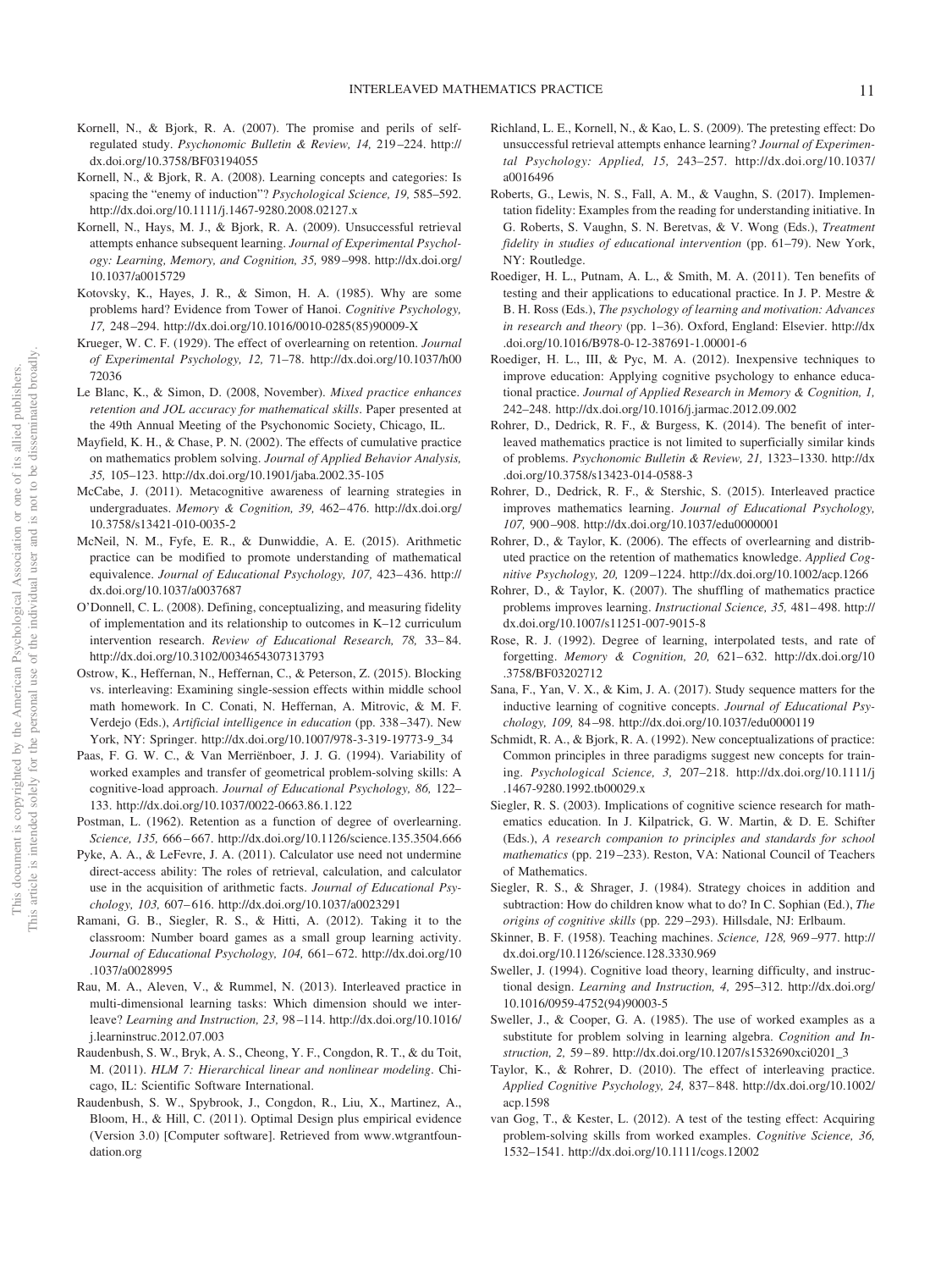Yazdani, M. A., & Zebrowski, E. (2006). Spaced reinforcement: An effective approach to enhance the achievement in plane geometry. *Journal of Mathematical Sciences and Mathematics Education, 1,* 37– 43.

Yeo, D. J., & Fazio, L. K. (2019). The optimal learning strategy depends on learning goals and processes: Retrieval practice versus worked examples. *Journal of Educational Psychology, 111,* 73–90. [http://dx.doi](http://dx.doi.org/10.1037/edu0000268) [.org/10.1037/edu0000268](http://dx.doi.org/10.1037/edu0000268)

<span id="page-12-0"></span>Ziegler, E., & Stern, E. (2014). Delayed benefits of learning elementary algebraic transformations through contrasted comparisons. *Learning and Instruction, 33,* 131–146.<http://dx.doi.org/10.1016/j.learninstruc.2014.04.006>

#### **Appendix**

#### **Teacher Questionnaire**

Now that you and your students have completed the research study, we would like to know your opinions about the assignments. As you probably noticed, the research study included two kinds of assignments.

In each blocked assignment, every problem was related to the same concept or procedure. For example, one of the blocked assignments included only pyramid problems. In each interleaved

assignment, no two problems were related to the same concept or procedure. For example, one of the interleaved assignments included one circle problem, one triangle problem, and so forth.

Please answer the questions on these pages. There are no wrong answers. Feel free to skip a question. When you are finished, place this page in the enclosed envelope. Do not write your name on this paper.

| Ouestion                                                                               | Interleaved<br>assignments $\ldots$                | Interleaved<br>assignments $\ldots$      | About the<br>same             | <b>Blocked</b><br>assignments $\ldots$          | <b>Blocked</b><br>assignments          |
|----------------------------------------------------------------------------------------|----------------------------------------------------|------------------------------------------|-------------------------------|-------------------------------------------------|----------------------------------------|
| 1. Which kind of assignment<br>took students more time to<br>finish?                   | Took Much<br>More Time<br>$\overline{c}$           | Took Slightly<br>More Time<br>13         | $\overline{0}$                | <b>Took Slightly</b><br>More Time<br>$\Omega$   | Took Much<br>More Time<br>$\Omega$     |
| 2. Which kind of assignment<br>was harder for students?                                | Were Much<br>Harder                                | Were Slightly<br>Harder<br>9             | $\overline{2}$                | Were Slightly<br>Harder<br>3                    | Were Much<br>Harder<br>$\Omega$        |
| 3. Which kind of assignment<br>took you more time to go<br>over?                       | Took Much<br>More Time<br>$\mathcal{D}$            | Took Slightly<br>More Time<br>8          |                               | Took Slightly<br>More Time                      | Took Much<br>More Time                 |
| 4. Which kind of assignment<br>was harder for you to go                                | Were Much<br>Harder                                | Were Slightly<br>Harder                  | 4                             | Were Slightly<br>Harder                         | $\Omega$<br>Were Much<br>Harder        |
| over?<br>5. Which kind of assignment did<br>students dislike more?                     | $\Omega$<br>Were Disliked<br>Much More<br>$\Omega$ | 3<br>Were Disliked<br>Slightly More<br>3 | 11<br>5                       | $\Omega$<br>Were Disliked<br>Slightly More<br>5 | $\Omega$<br>Were Disliked<br>Much More |
|                                                                                        | Strongly<br>disagree                               | Disagree                                 | Neither agree<br>nor disagree | Agree                                           | Strongly agree                         |
| 6. I understand what interleaved<br>practice is.<br>7. I understand the logic of       | $\overline{0}$                                     | $\overline{0}$                           | $\overline{0}$                | 3                                               | 12                                     |
| interleaved practice.<br>8. Interleaved practice is a good                             | $\Omega$                                           | $\overline{0}$                           | $\Omega$                      | 6                                               | 9                                      |
| way to improve students'<br>scores on unit exams.<br>9. Interleaved practice is a good | $\Omega$                                           | $\theta$                                 | 1                             | 6                                               | 8                                      |
| way to improve students'<br>scores on final exams.<br>10. Interleaved practice is      | $\Omega$                                           | $\overline{0}$                           | $\mathbf{1}$                  | 6                                               | 8                                      |
| appropriate for high-achieving<br>math students.<br>11. Interleaved practice is        | $\Omega$                                           | $\theta$                                 | $\overline{0}$                | 3                                               | 12                                     |
| appropriate for low-achieving<br>math students.                                        | $\Omega$                                           | $\overline{0}$                           | 2                             | 9                                               | 4                                      |